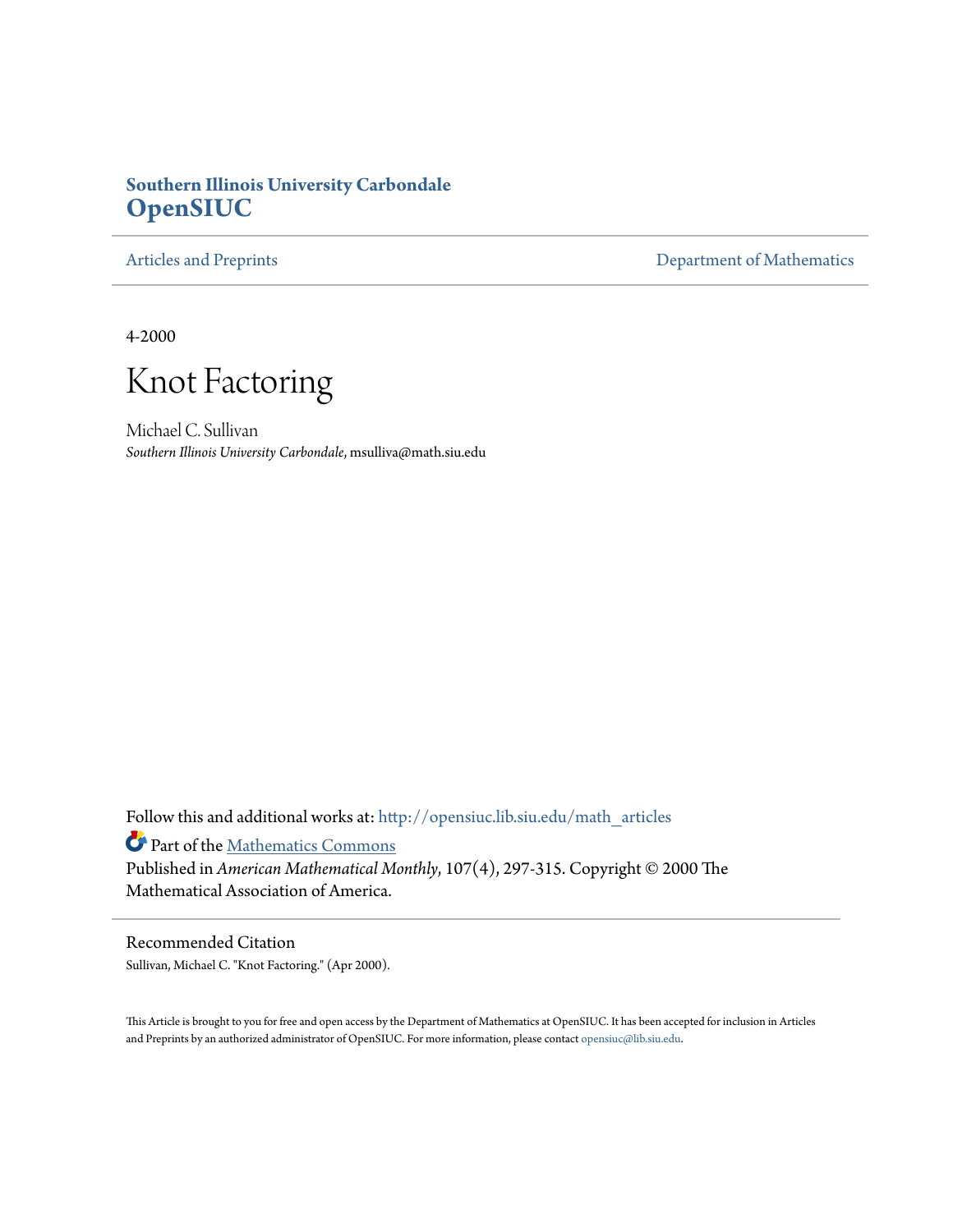## MICHAEL C. SULLIVAN

## 1. INTRODUCTION

A knot is a closed loop embedded in a three dimensional space. Two knots are regarded as equivalent if one can be gradually deformed into the other. An *unknot* or *trivial knot* is any knot that is equivalent to the unit circle in the real plane.

In Figure 1 the first two knots are distinct, but the second two are equivalent. In fact, the first knot is an unknot. The middle and right knots are *trefoil* knots. There is a notion of combining knots called the *connected sum*. An example is in Figure 8. The connected sum of any knot with the unknot is itself, so the unknot serves as an identity. Although we call this operation a sum, it behaves more like multiplication in the following sense. There is a notion of *prime* knots and, just as with the positive integers there is a prime factorization theorem, Theorem 8, discovered by Horst Schubert in the  $1940s$  [13].



FIGURE 1. Some knots.

The goal of this paper is to present a proof of Schubert's theorem at a level accessible to advanced undergraduates, perhaps in the context of a supervised reading course. Before we proceed we develop some background material. The reader can probably accept much of this material as intuitively plausible. A rigorous development of low dimensional topology is beyond the scope of this paper, but our proof of Schubert's Theorem is complete.

Proofs of Schubert's Theorem can be found in the graduate level texts [4] and [11]; our proof follows the one in [4] for the most part. Background material on transversality and the theory of surfaces is rigorously developed in [7] and [12]. In the last few years several undergraduate texts on knot theory have come out: [1], [5], [8].

Date: July 26, 1999.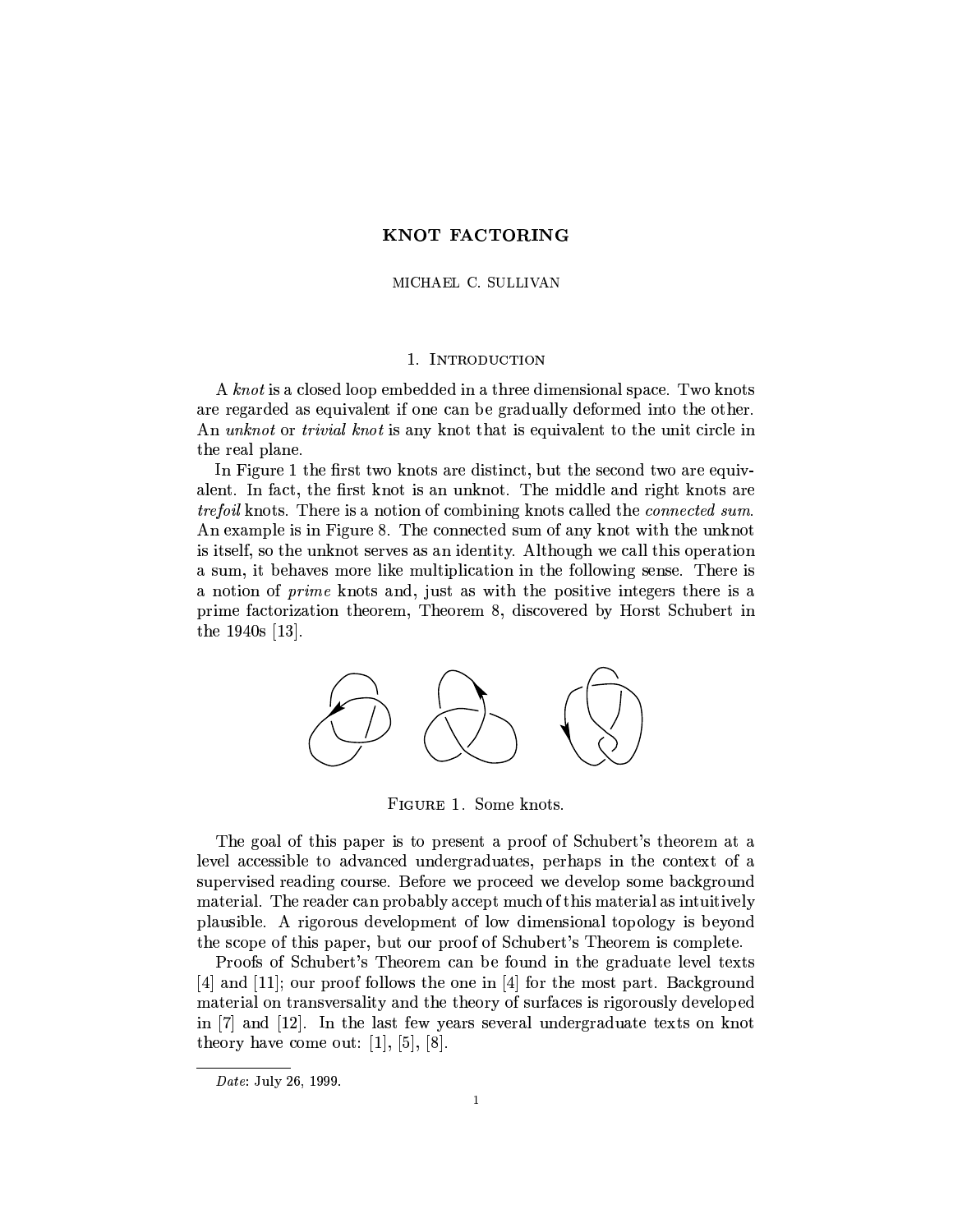#### MICHAEL C. SULLIVAN

After the proof of Schubert's Theorem we give an application of it in the study of knotted periodic orbits in flows. This uses a new area of mathematics called *template theory*.

#### 2. BACKGROUND

We now define some standard topological spaces and related notions.

Spheres: A one dimensional sphere, also called a 1-sphere or a circle, is any topological space homeomorphic to  $\{(x,y) \in \mathbb{R}^2 | x^2 + y^2 = 1 \},\$ which is conventionally denoted by  $S^1$ . Likewise, two and three dimensional spheres are defined by  $S^2 \cong \{(x, y, z) \in \mathbb{R}^3 \mid x^2 + y^2 + z^2 = 1\}$  and  $S^3 \cong \{(w, x, y, z) \in \mathbb{R}^4 \mid w^2 + x^2 + y^2 + z^2 = 1\},$  respectively. Two topological spaces are *homeomorphic* if there is an continuous bijection with the inverse continuous.

**Balls or Disks:** An  $n$  dimensional ball (or disk) is any topological space homeomorphic to  $\{(x_1, \ldots, x_n) \in \mathbb{R}^n | x_1^2 + \cdots + x_n^2 \leq 1\}$ , denoted by  $B^n$  (or  $D^n$ ). The boundary of  $B^n$  is  $S^{n-1}$ , written as  $\partial B^n = S^{n-1}$ , where " $\partial$ " means "boundary of". Balls are closed, but open balls can be defined in the obvious way. The word disk means a 2-ball and the word ball, by itself, means a 3-ball.

Just as one can build  $S^2$  by gluing two disks along their boundaries, one can form  $S^3$  by gluing two balls along their boundaries. This gives a very useful way to view  $S^3$ . Imagine that one of the balls is a neighborhood of 0 and the other is a neighborhood of  $\infty$ . In a sense that can be made rigorous,  $S^3$  is  $\mathbb{R}^3$  plus a special point called  $\infty$ .

Surfaces: A surface is a topological space where every point has a neighborhood that is homeomorphic to an open disk. Thus a 2-sphere is a surface, and so is the plane. A 2-disk is not quite a surface by this definition. It is, however, a surface with boundary, where the boundary is the set of points with a neighborhood homeomorphic to  $\{(x,y)\in\mathbb{R}^2\mid x^2+y^2<1\}$  and  $y\geq 0\}$ , an upper half disk. This definition of boundary is consistent with the boundary of a ball introduced above. The boundary of a surface  $S$  is denoted by  $\partial S$ . The *interior* of surface S is  $S \setminus \partial S$  and is denoted by  $S$ ; the same definition and notation are used for the interior of a ball. The following result is very important: The boundary of every surface with boundary is a disjoint *collection of circles.* Try to construct a counterexample! A closed, bounded surface without boundary is called a *closed surface*.

We are concerned only with *orientable* or *two-sided* surfaces. Nonorientable or one-sided surfaces include the Möbius band and the Klein bottle.

Every closed orientable surface is homeomorphic to one of the countable list of surfaces depicted in Figure 2. The first is of course the sphere. The second is the *torus*, then the *double-torus* and so on. The torus, denoted by T or  $T^2$ , plays a special role in knot theory. It is useful to view it as a rectangle with opposite sides identified. The number of "tunnels" in a surface is the *genus* of the surface. The word genus just means type or kind.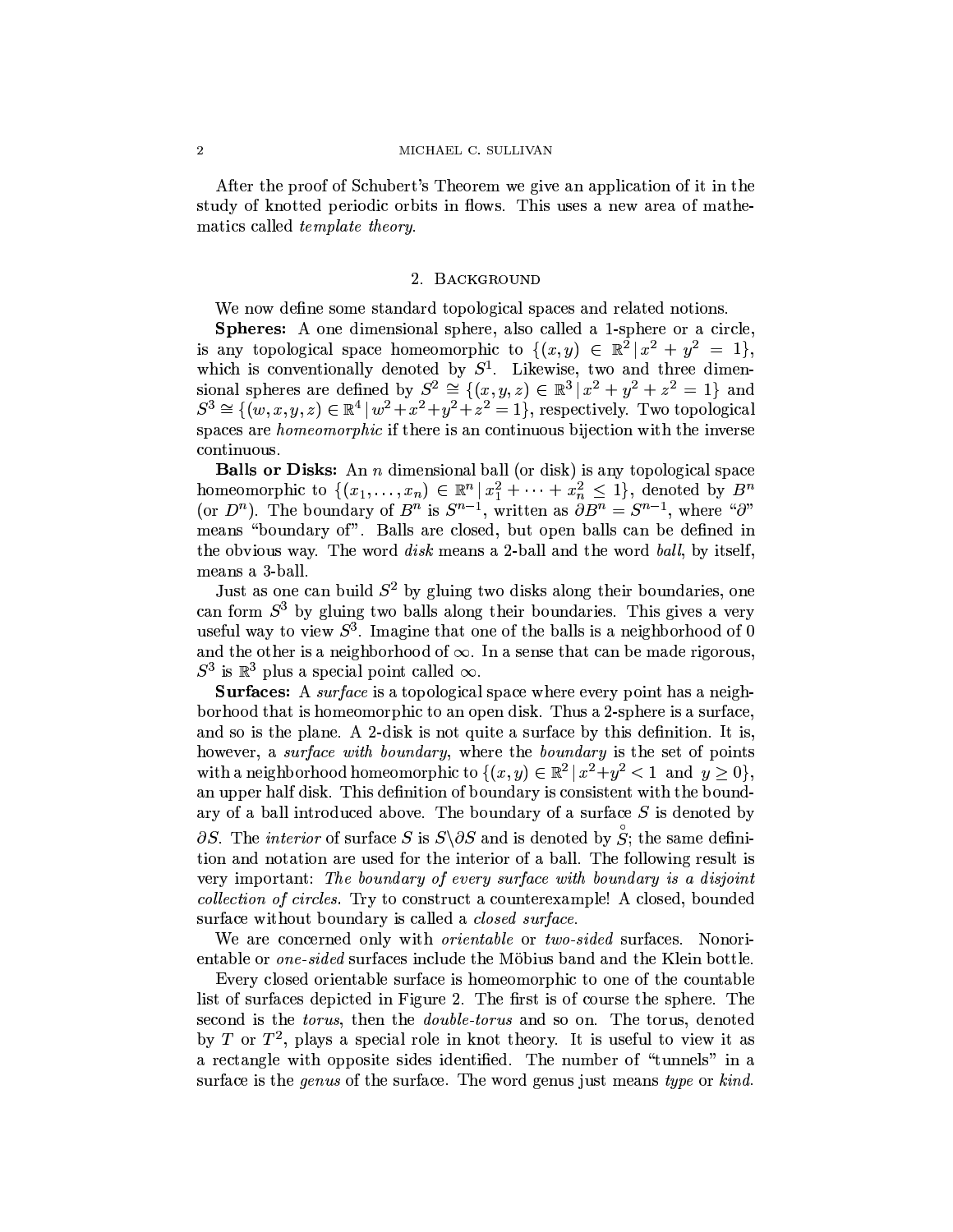

FIGURE 2. Standardly embedded surfaces.

For a surface with boundary, one can attach a disk along each boundary circle and form a closed surface. The genus of the resulting closed surface is regarded as the genus of the original surface with boundary. This definition is unambiguous, though this is by no means obvious.

**Euler Characteristic:** One way to make a surface is to glue together triangles along their boundaries. Call such a surface a *triangular surface*. The Euler characteristic of a triangular surface T is  $\chi(T) = V - E + F$ , where V is the number of vertices, E is the number of edges, and F is the number of faces. If two triangular surfaces are homeomorphic then they have the same Euler characteristic. For any surface  $S$ , it can be shown that there exists a triangular surface  $T$  that is homeomorphic to  $S$ . Thus, the Euler characteristic of a surface may be defined. The reader should try to show that  $\chi(S^2) = 2$ ,  $\chi(D^2) = 1$ , and  $\chi(T^2) = 0$ .

The formula

$$
(1) \t\t g = 1 - \frac{\chi + b}{2},
$$

where  $b$  is the number of boundary components, connects the Euler characteristic of a surface with its genus. Check this for some examples.

**Embeddings:** An embedding is a homeomorphism of one space onto its image in another. We assume that all our embeddings are *smooth*, though we do not give a precise meaning to this term; rely on your intuition. If we embed a circle,  $S^1$ , into a 2-sphere,  $S^2$ , then  $S^2 \backslash S^1$  consists of two open disks; this fact is the *Jordan Curve Theorem*. If we embed  $S^2$  into  $S^3$  then  $S^3 \backslash S^2$  consists of two open balls. This fact is *Schonflies' Theorem*. Note: Schonflies Theorem requires the embedding to be smooth, but the Jordan Curve Theorem does not.

The surfaces show in Figure 2 are the *standard* embeddings. If we tied a knot in one tube of the double-torus we would have a different embedding of the same surface type.

**Knots and Arcs:** A knot is an embedding  $K: S^1 \to S^3$  or  $\mathbb{R}^3$ . Often the symbol K is used both for the map and for the image  $K(S^1)$ . We normally assign an *orientation* to our knots. This is just a preferred direction and is indicated by placing an arrowhead on a drawing of a knot; see Figure 1. Two disjoint knots are *linked* if they cannot be pulled apart, or, equivalently,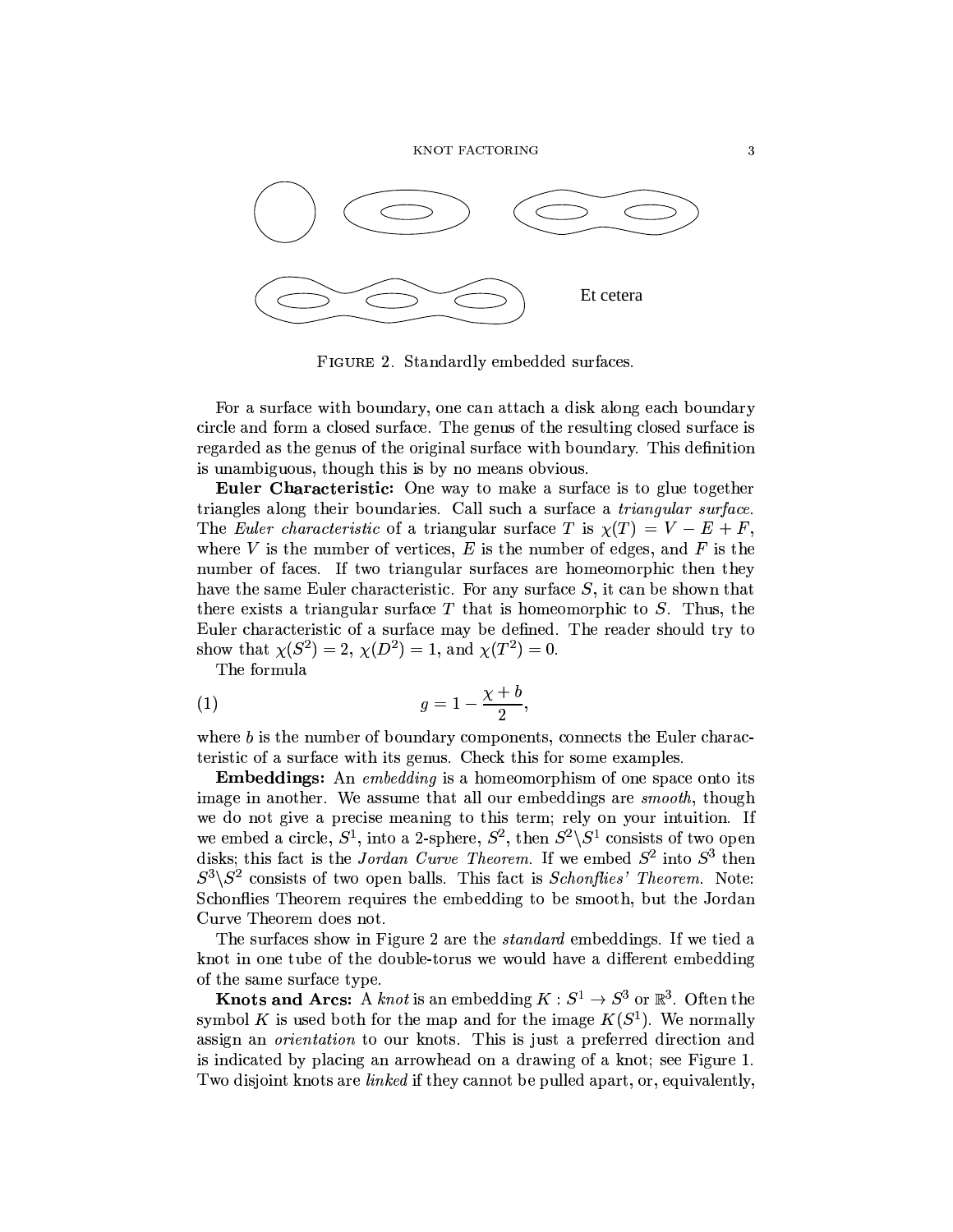if there is no 2-sphere that separates them. In Figure 3 the pair of knots to the left is unlinked while the other pair is linked.



FIGURE 3. Links.

An arc is an embedding of  $D^1 \cong [-1,1]$  into any higher dimensional space. Figure 4 shows two embeddings of arcs in 3-balls such that the end points of the arcs are in the boundary of the balls and no other points of the arcs are in the boundary of the balls. Now suppose we glue the two 3-balls together with a homeomorphism between their boundaries, which takes the end points of the each arc to the other arc's end points. The result is an unoriented knot in a 3-sphere.



FIGURE 4. A "sum" of two arcs.

It can be shown that for any given knot  $K$  there is an orientable surface S with boundary K, called a Seifert surface of K. For example, if K is an unknot we could take  $S$  to be a disk. Of course we could also use any closed surface with an open disk removed. For the other knots the situation is not quite so easy. Figure 5 shows an orientable surface whose boundary is a trefoil. One can show, though not easily, that the surface is a torus with a disk removed. However, the attaching of the disk is abstract in the sense that the resulting closed surface is not embedded is any three-dimensional space. In general, given any knot  $K$ , one finds a Seifert surface of least genus that bounds the knot. The genus of this surface is the *genus of the* knot. While this idea is a hard one to grasp, it is explained well in the undergraduate texts [1], [5], and [8]. The unknot has genus zero while the trefoil has genus one. The unknot is the only knot with genus zero because it is the only knot that bounds a disk.

Transversality: The intersection of two arcs in the plane is transverse if the qualitative features of the intersection set are preserved under small perturbations. Perhaps the best way to understand transversality is through examples. Figure 6 shows pairs of arcs embedded in the plane. The first pair of arcs is not transverse, while the pair in the middle is transverse.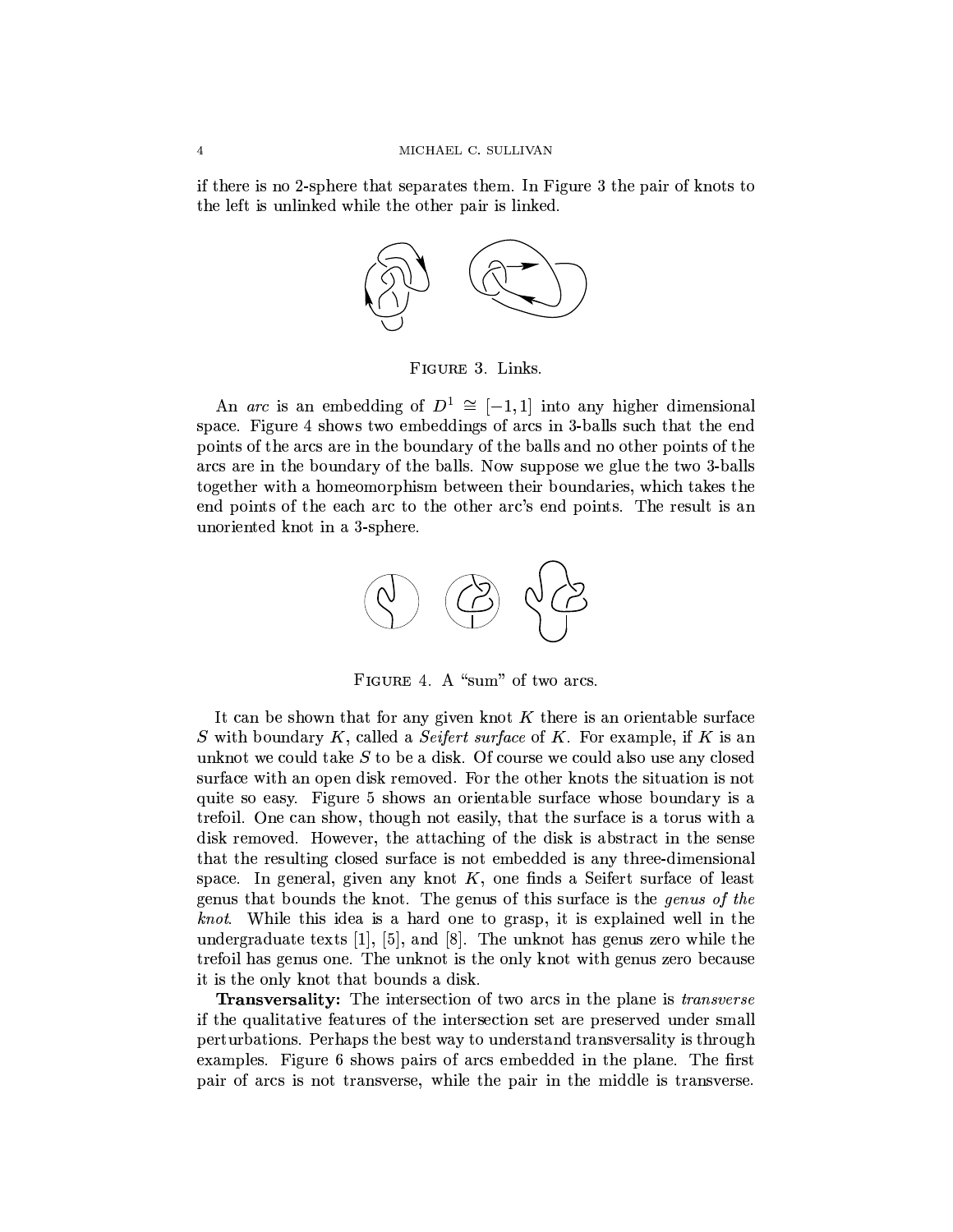

FIGURE 5. Surface with trefoil as boundary.

What about the third pair? If the middle pair were to be regarded as being embedded in  $\mathbb{R}^3$  the arcs would no longer meet transversely. Why?



FIGURE 6. Non-transverse arcs (left), transverse arcs (center), disjoint arcs (right).

The concept of transversality is of immense importance in several areas of mathematics. It can be extended to intersections of surfaces: see  $[7, p. 30]$ . The reader should think hard about the following claim: If the intersection of two closed surfaces is transverse then it is a finite disjoint collection of *circles*. Is the converse true?

One can also apply transversality to the intersection of knots or arcs and surfaces. If an arc meets a surface in a finite number of points at which it passes clear through the surface then most very small deformations do not change the number of intersection points. In this case the intersection is transverse. If at an intersection point the arc does not pass from one side of the surface to the other then it can be removed by a small deformation. Thus, such an intersection is not transverse. Also, if an arc meets a surface in infinitely many points a small deformation can be found that removes all but finitely many of them. Again, such an intersection is not transverse. Note: this last case holds only for arcs of finite length and surfaces of finite area.

We give an application. A *torus knot* is a nontrivial knot  $K$  embedded in a torus T that has been embedded in  $S^3$  in the usual manner.

**Lemma 1.** Every torus knot is equivalent to a torus knot that wraps around the torus p times meridianally (short way around) and q times longitudinally (long way around), where p and q are relatively prime. Such a knot is called  $a(p,q)$ -torus knot.

Proof. Represent the torus as a rectangle in the plane with opposite edges identified. We may assume without loss of generality that  $K$  is transverse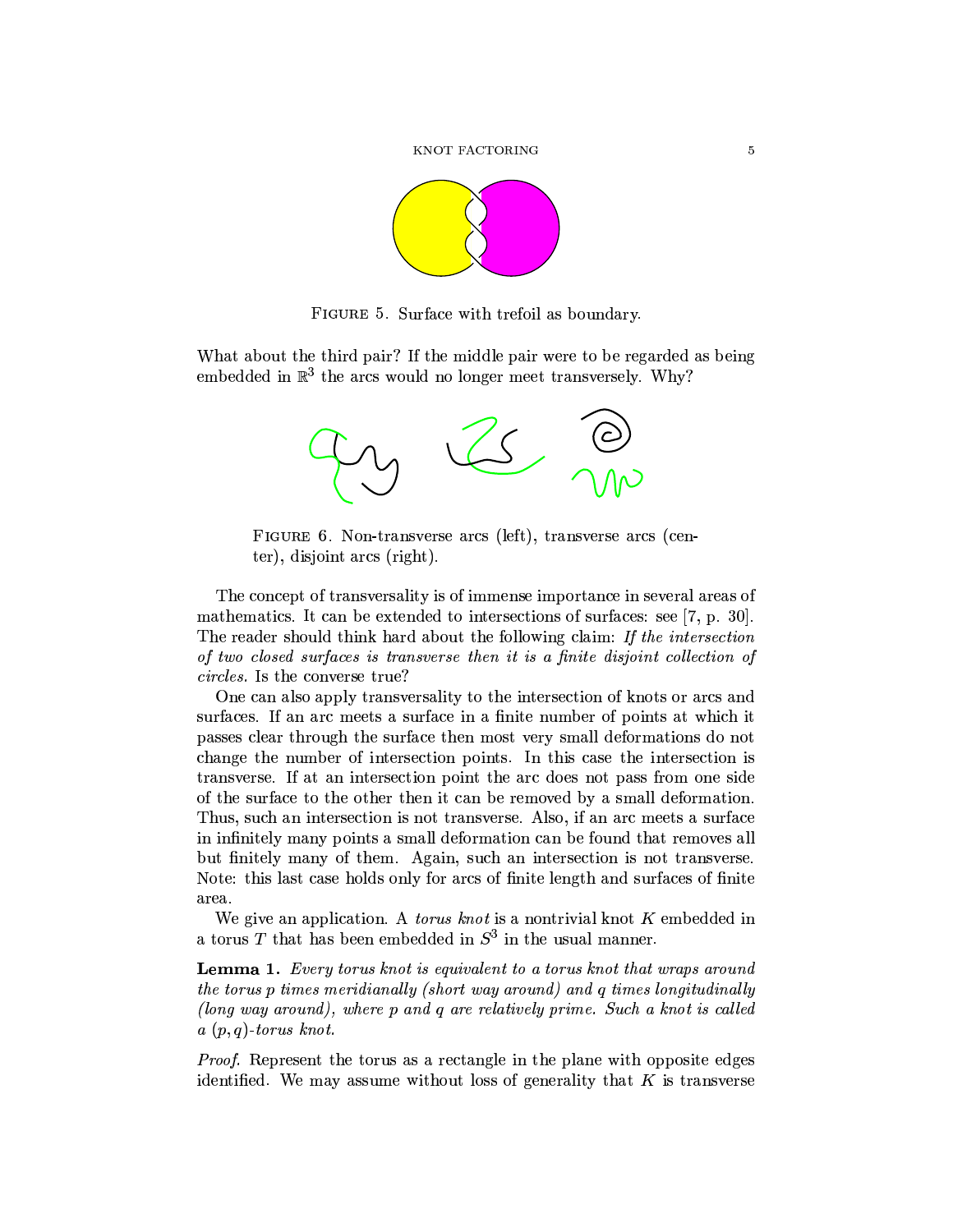to these edges. Why? Thus,  $K$  may be divided into at most finitely many arcs. Again, why? We give a procedure for deforming K to a  $(p, q)$ -torus knot. In Figure 7 we show a example giving a  $(5,3)$ -torus knot.

Step 1. Push each arc that connects an edge to itself through that edge, starting with innermost arcs and working out as needed.

Step 2. If there is only one "arc" left, it is really a loop and hence the knot is trivial. Assume this is not so. Straighten each remaining arc into a line segment.

Step 3. Choose an edge point close to the origin (the lower left corner) and slide it over so that its segment starts at the origin. Adjust other segments as needed.

Step 4. Space the end points of the segments out evenly.

The reader should ponder why  $p$  and  $q$  must be relatively prime and what would happen if they were not.  $\Box$ 



FIGURE 7. Straightening a torus knot.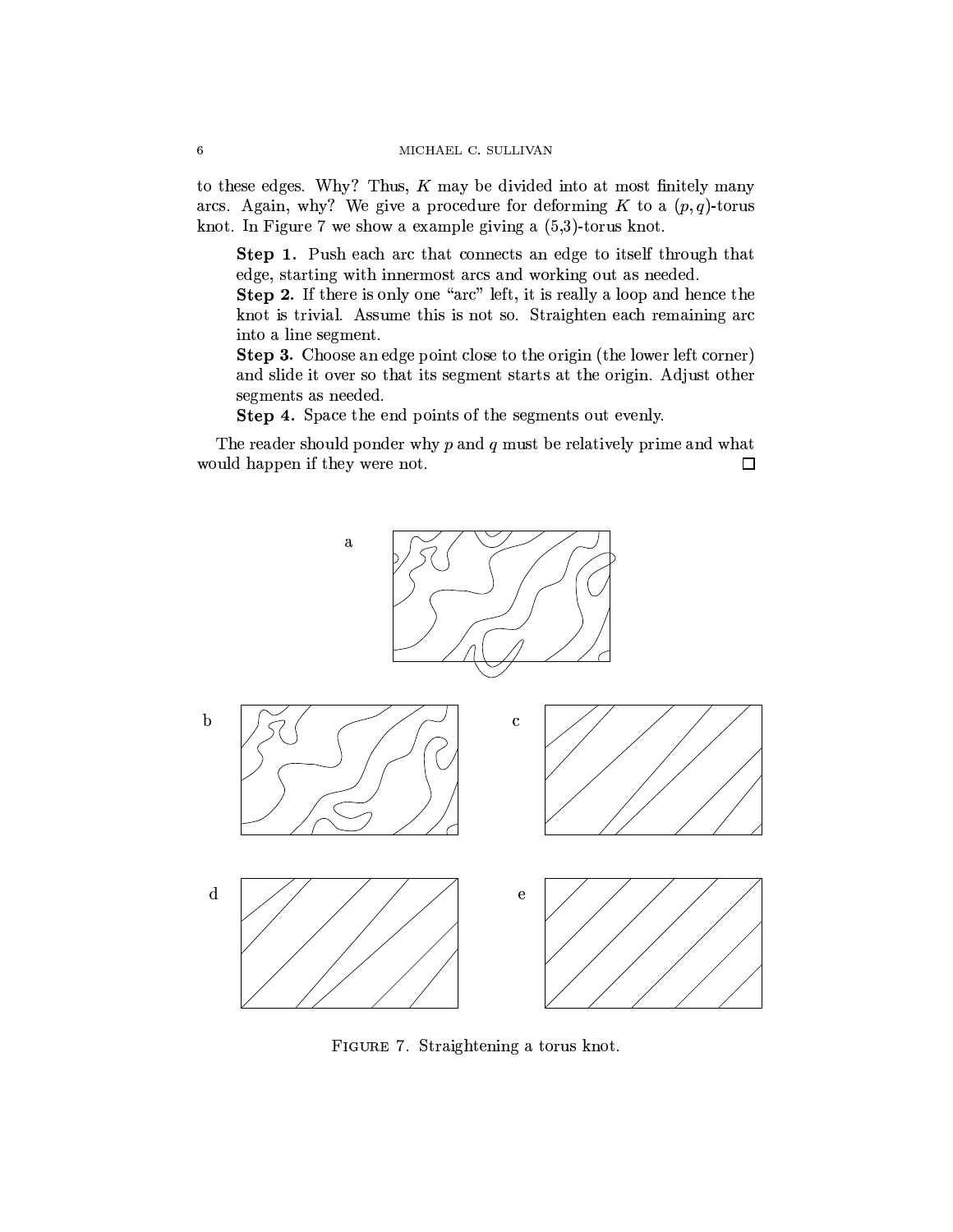#### 3. FACTORING KNOTS

Now we are ready for our main topic. In Figure 8 we show how to "add" two knots. Our first task is to formalize this idea.



FIGURE 8. The connected sum of two knots.

**Definition 2** (Connected Sums). Let  $K_1$  and  $K_2$  be knots in distinct 3spheres  $S_1^3$  and  $S_2^3$ , respectively. Pick points  $a_1 \in K_1$  and  $a_2 \in K_2$ . Choose small balls,  $B_1$  and  $B_2$ , centered at  $a_1$  and  $a_2$ , respectively, such that  $B_i \cap K_i$ can be deformed to an axis of  $B_i$ , for  $i = 1, 2$ . Form a union  $S_1^3 \setminus \overset{\circ}{B_1} \cup S_2^3 \setminus \overset{\circ}{B_2}$ , using a gluing homeomorphism that matches  $K_1 \cap \partial B_1$  to  $K_2 \cap \partial B_2$  with the exiting end points going to the entering end points. Thus, we have a new 3-sphere containing a new knot called the *connected* sum of  $K_1$  and  $K_2$ , which we denote by  $K_1 \# K_2$ .

The reverse operation is called *factoring*.

**Definition 3** (Factoring). Let K be a knot is  $S^3$ . Let  $S^2$  be a 2-sphere that meets K, transversely, in exactly two points. Then  $S^2$  divides  $S^3$  into two open balls whose closures we call  $B_1$  and  $B_2$ . Let  $\alpha$  be any arc on  $S^2$  that joins the two point of  $K \cap S^2$ . Let  $K_i = (B_i \cap K) \cup \alpha$ , for  $i = 1, 2$ . Then we say that K has been factored into  $K_1$  and  $K_2$ ; see Figure 9. By Definition 2 we have  $K = K_1 \# K_2$ .



FIGURE 9. Factoring a knot.

We claim that Definition 2 is independent of the choice of the points  $a_1$  and  $a_2$ , and that the knot types of  $K_1$  and  $K_2$  are independent of the choice of  $\alpha$  in Definition 3. It is clear that  $K \# U = K$ . Commutativity,  $K1\#K2 = K2\#K1$ , is demonstrated in Figure 10. The idea is to make one factor very small and then pass it through the other. Associativity,  $(K_1 \# K_2) \# K_3 = K_1 \# (K_2 \# K_3)$ , is also easy.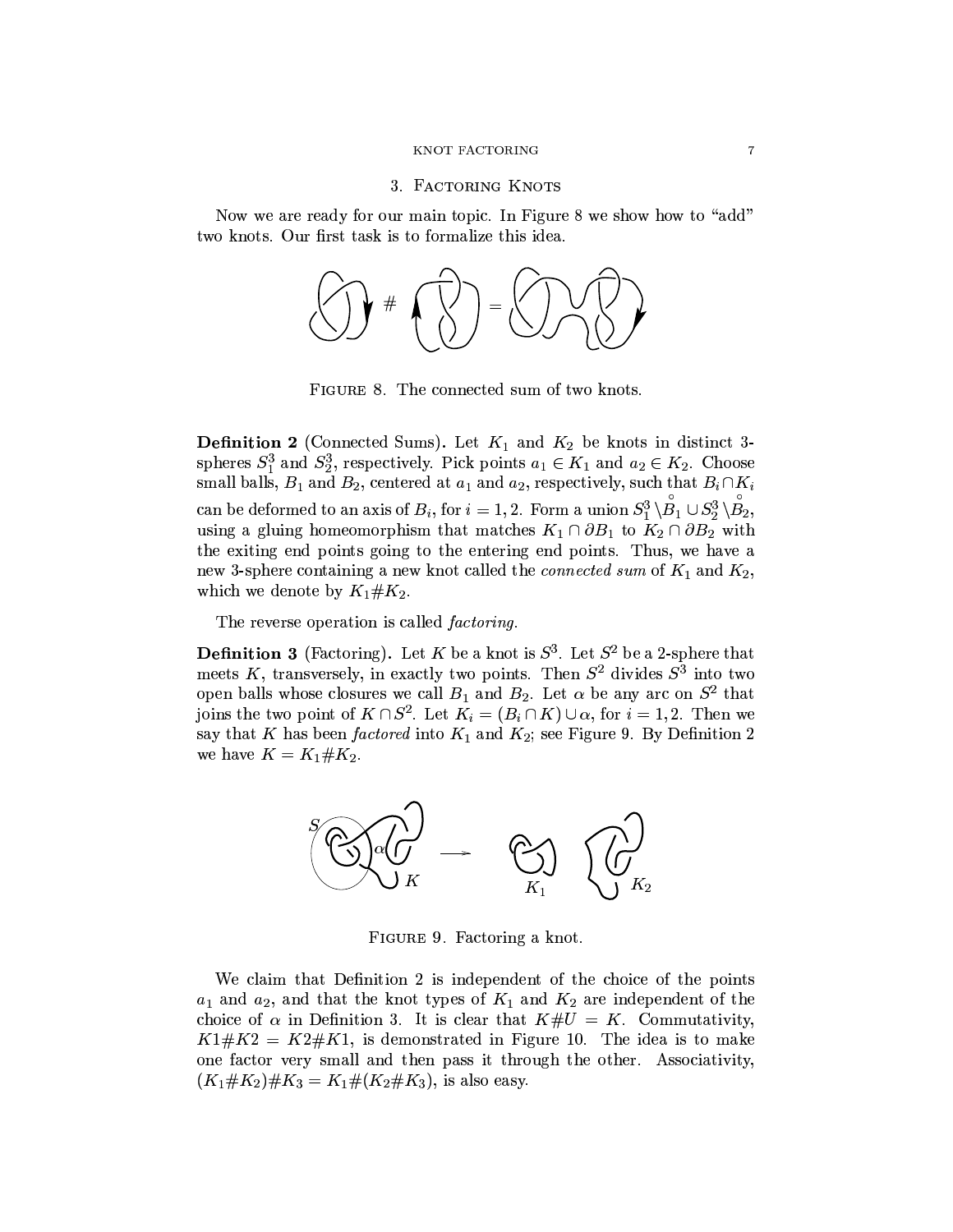

FIGURE 10. Commutativity of Connected Sums.

**Definition 4.** A nontrivial knot is *prime* if its only factors are itself and the unknot. Otherwise, a nontrivial knot is *composite*. The unknot is neither prime or composite.

## **Theorem 5.** Torus knots are prime.

Outline of Proof. Let K be a torus knot. Suppose that K is composite and that  $S^2$  is a cutting sphere for K. We may assume that  $S^2$  and  $T^2$  are transverse. Why? Thus  $S^2 \cap T^2$  is a finite union of disjoint circles.

Let  $\lambda \subset S \cap T$  be a circle. Suppose  $\lambda$  is a meridian or a longitude. Then if we orient the knot  $K$  it is clear from Lemma 1 that  $K$  passes into and out of S at least twice. Since this is plainly impossible we must assume that  $\lambda$  is neither a meridian nor a longitude of T. Suppose  $\lambda$  is some other  $(p, q)$  curve on T (|p| > 1 or  $|q|$  > 1). Form a "ribbon" R in  $S^2$  whose core is  $\lambda$ . One can check that the two boundary components of  $R$  are linked, but a linked pair of curves cannot be embedded in a sphere. So, it must be that  $\lambda$  is a *trivial* loop in  $T$ : it bounds a disk in the surface  $T$ ; this is more restrictive than being a trivial knot. Without loss of generality, we may assume K meets  $\lambda$ . But then we see that the factor "inside"  $\lambda$  is an unknot; see Figure 11. This is a contradiction. 口

**Remark 6.** It is known that the genus of a  $(p, q)$ -torus knot is

 $q = (p-1)(q-1)/2.$ 

Thus, there are prime knots of any genus.

**Theorem 7.** Let  $K = K_1 \# K_2$ . Then  $g(K) = g(K_1) + g(K_2)$ .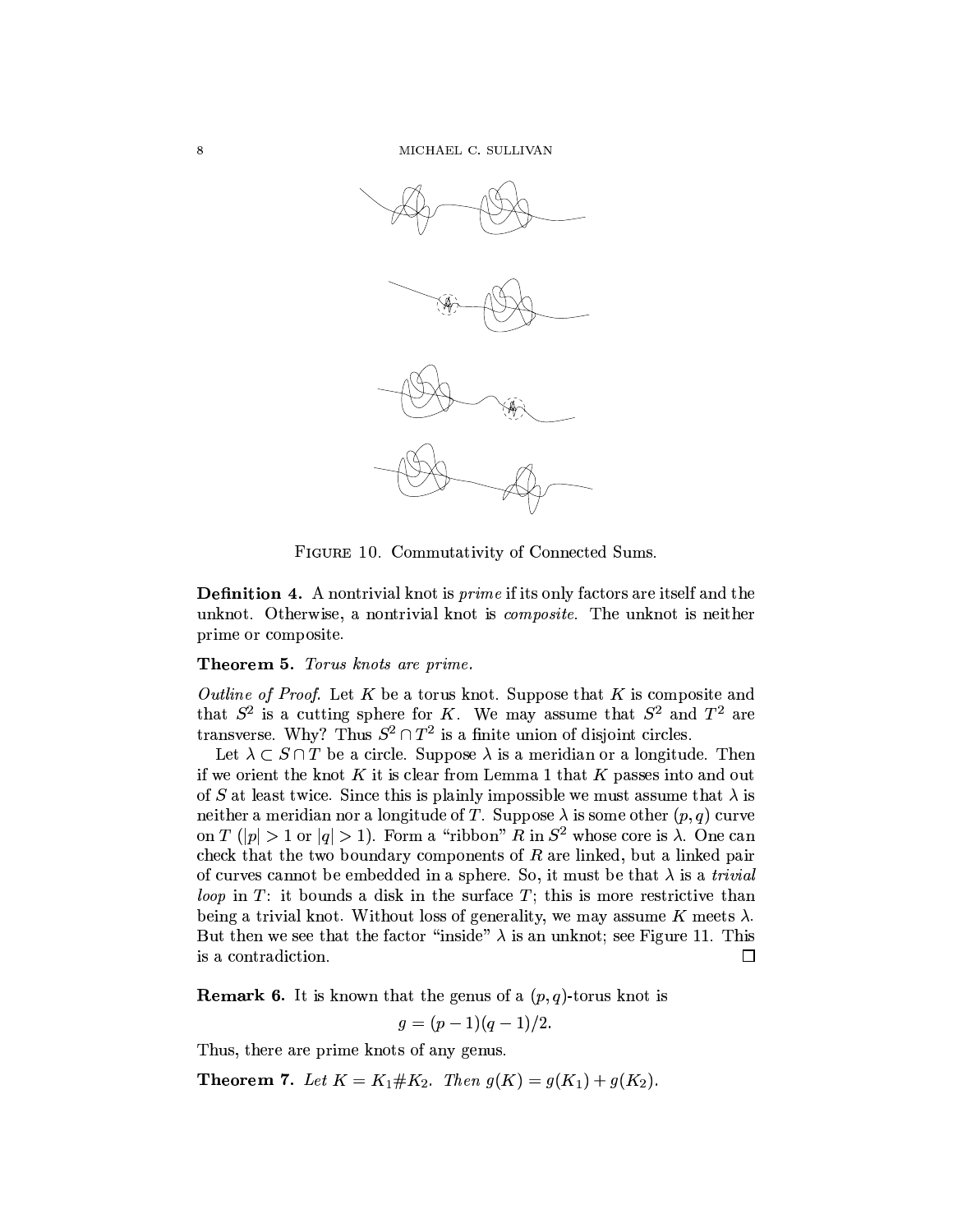

FIGURE 11. Factor is unknotted.

The proof uses the following result due to Neuwirth, which we only illustrate. Let F be a Seifert surface for a knot K. Let  $\lambda$  be a loop in  $\check{F}$ , the interior of F. Suppose that there is no disk  $\Delta \subset F$  with  $\partial \Delta = \lambda$ , but<br>that there is a disk D in the 3-sphere with  $\partial D = \lambda$  and  $\stackrel{\circ}{D} \cap F = \phi$ . Then the surface  $F$  can be replaced by another Seifert surface with smaller genus. Figure 12 gives an example showing how to reduce the genus of a Seifert surface of a trefoil.



FIGURE 12. Reducing the genus of a Seifert surface.

*Proof of Theorem 7.* Let  $g_1 = g(K_1)$ ,  $g_2 = g(K_2)$ , and  $g = g(K)$ .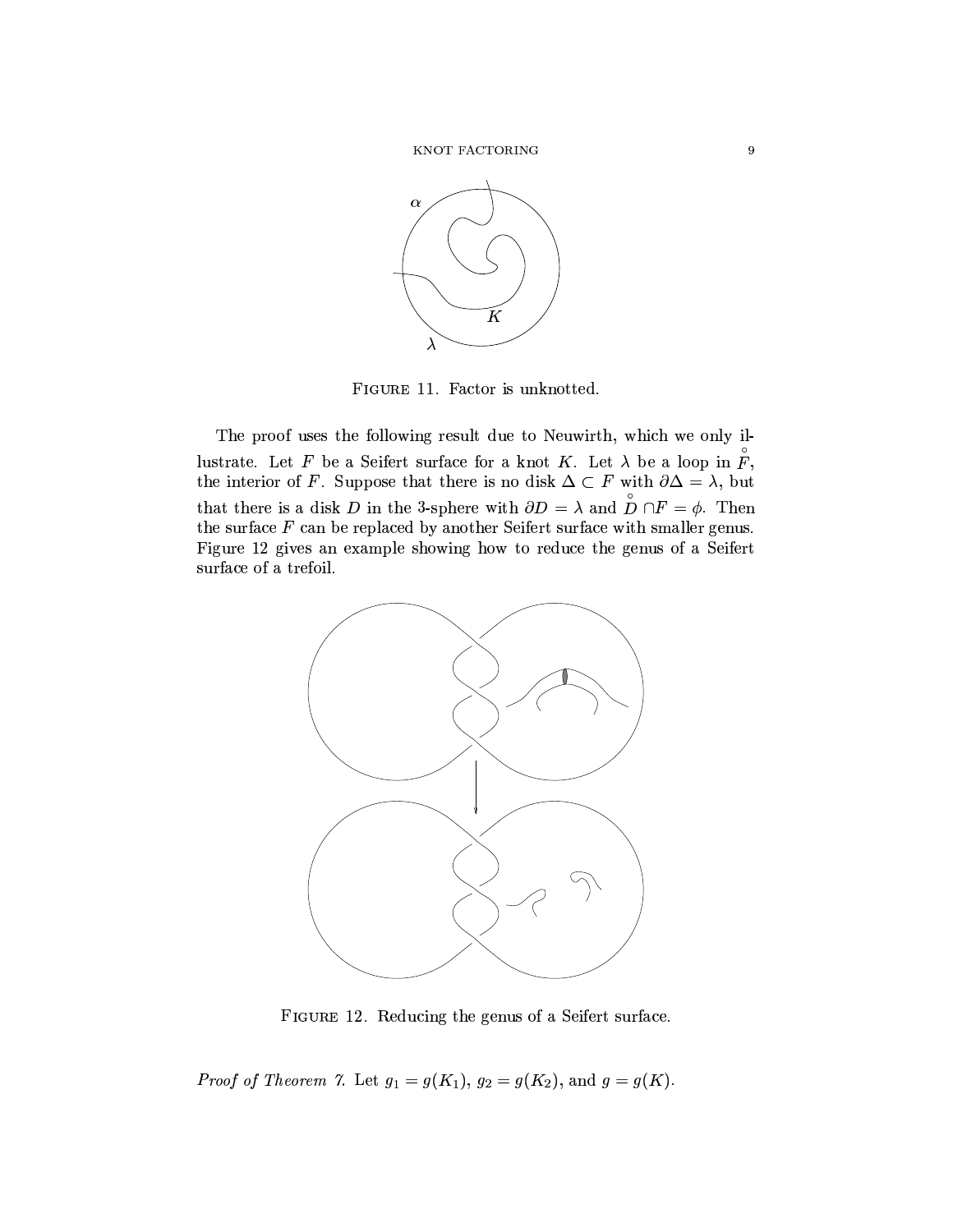**Part 1:** First we show that  $g_1 + g_2 \geq g$ . Let  $F_1$  and  $F_2$  be Seifert surfaces for  $K_1$  and  $K_2$ , respectively. Assume that they have minimal genus and have been triangulated. Figure 13 shows how to construct a Seifert surface F for K by connecting  $F_1$  and  $F_2$  with a strip.

**Problem 1.** Use the Euler characteristic and formula (1) to show that  $g(F) = g_1 + g_2.$ 

Since we do not know that the surface  $F$  has minimal genus we can conclude only that  $g_1 + g_2 \geq g$ .



FIGURE 13. Joining two Seifert surfaces.

**Part 2:** Let F be a Seifert surface for  $K = K_1 \# K_2$  with minimal genus g. Let S be a 2-sphere that factors K into  $K_1$  and  $K_2$ . We study  $F \cap S$ , which we take to be transverse. Clearly  $F \cap S$  contains an arc that connects the two points of  $K \cap S$ , but  $F \cap S$  may also contain some loops. Let n be the number of loops in  $F \cap S$ .

Suppose  $n = 0$ . The sphere S divides the 3-sphere into two open balls whose closures we denote by  $B_1$  and  $B_2$ , where  $K_i \subset B_i$ , for  $i = 1, 2$ . Let  $F_i = F \cap B_i$ . Then  $F_i$  is a Seifert surface for  $K_i$ . Each of the  $F_i$  has minimal genus by Part 1. By Problem 1,  $g_1 + g_2 = g$ .

Now suppose  $n > 0$  and assume that the result holds for Seifert surfaces with fewer than *n* loops. Let  $\lambda$  be a loop in  $F \cap S$  that is innermost. Thus there is a disk D in S with boundary  $\lambda$  that does not meet F anywhere except  $\lambda$ . By Neuwirth's result we know that  $\lambda$  must also bound a disk  $\Delta$ in F. Thus we can form a new surface F' by removing  $\Delta$  from F, gluing in the disk D, and then pushing off S; see Figure 14. Thus,  $F'$  is a Seifert surface for K with minimal genus that has fewer than n loops in  $F' \cap S$ .  $\Box$ 

**Theorem 8** (Schubert). Let  $K$  be a nontrivial knot. Then  $K$  can be factored into primes and any two prime factorings of  $K$  are the same up to order.

 $10$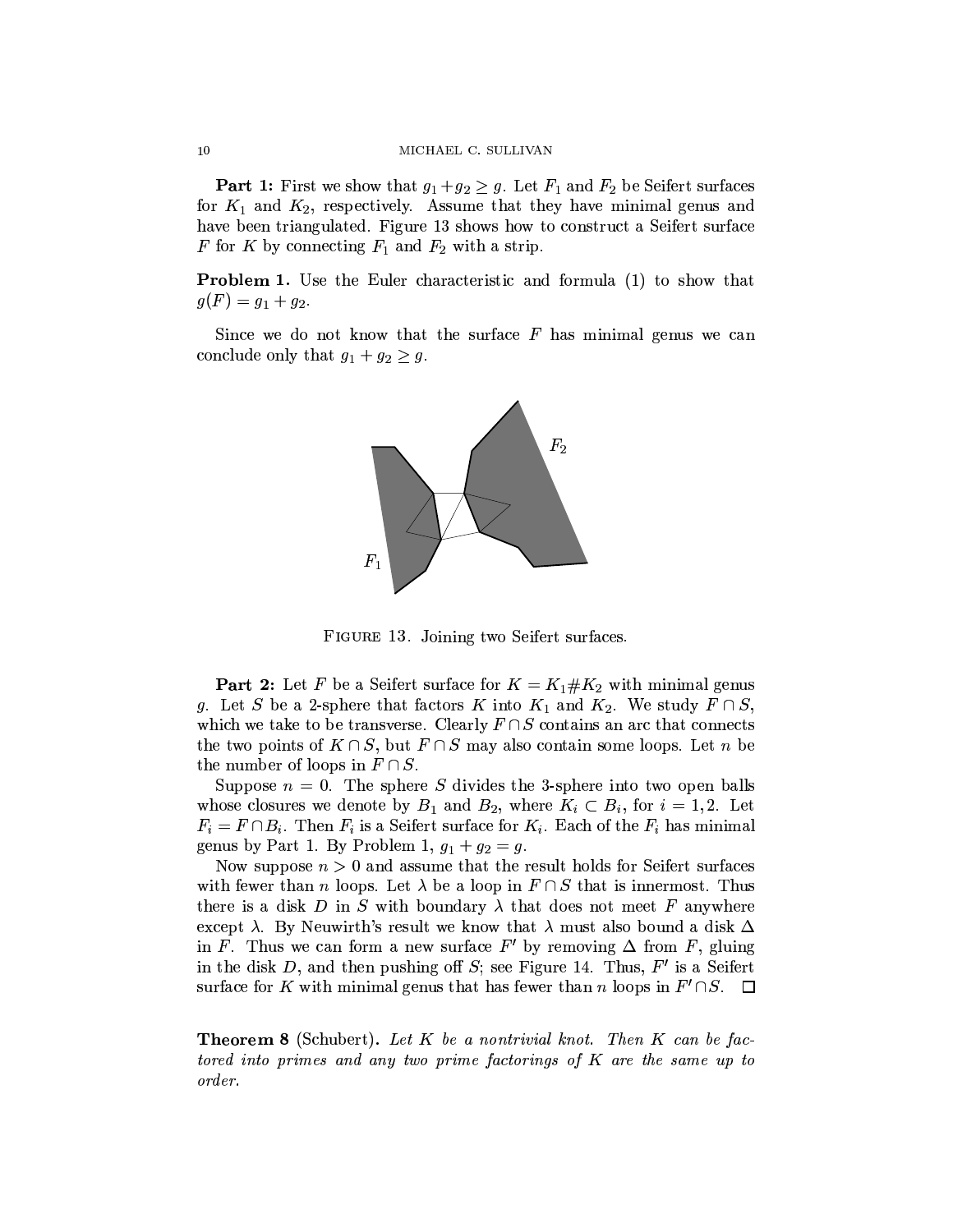

FIGURE 14. Reducing the number of intersection loops.

We leave the proof of the first claim as an exercise. It is essentially a corollary of Theorem 7. Think about the genus of  $K$  and of any of its factors.

The proof of uniqueness is accomplished in a series of lemmas. We first define a *decomposing sphere system* for a knot  $K$ . This is a rather complicatedlooking definition but the example that follows should help make the ideas clear.

**Definition 9.** Let  $S = \{S_1, \ldots, S_m\}$  be a collection of disjoint spheres in  $S^3$ such that  $K \cap S_j$  is two points (and is transverse) for  $j = 1, ..., m$ . We use these spheres to factor  $K$ . If each factor is prime we say  $S$  is a *decomposing* sphere system or dss for  $K$ .

To show that this definition is precise, we show how the factoring is to be done. Let  $B_j^{\text{in}}$  and  $B_j^{\text{out}}$  be the respective closures of the two components of  $S^3\backslash S_j$ . We also renumber these balls as  $B_1,\ldots,B_{2m}$ , and let  $c(j)$  be the index of the ball  $B_{c(j)} = S^3 \backslash \stackrel{\circ}{B_j}$ . Now, for each  $j = 1, ..., m$  choose an arc  $\alpha_j \subset S_j$  that joins the two points of  $K \cap S_j$ . Let  $R_j = B_j \setminus \left(\bigcup_{B_i \subset B_j} \overset{\circ}{B_i}\right)$ . Let  $K'_i = K \cap R_j$ . Let  $K_j$  be the knot formed from the union of the arcs  $K'_i$ and the arcs  $\{\alpha_i|S_i \subset B_j\}$ . We say  $B_j$  or  $R_j$  determines the factor  $K_j$ .

Note that different balls can determine the same factors. If fact this must happen if  $m > 1$  as there are 2m balls and only  $m+1$  factors; see Lemma 11. It is therefore convenient to renumber the regions,  $(R_1, \ldots, R_{m+1})$ , and the corresponding factors,  $(K_1, \ldots, K_{m+1})$ .

**Example 10.** Figure 15 shows a dss with three spheres for a knot K with four prime factors. The following list shows which ball determines which factor.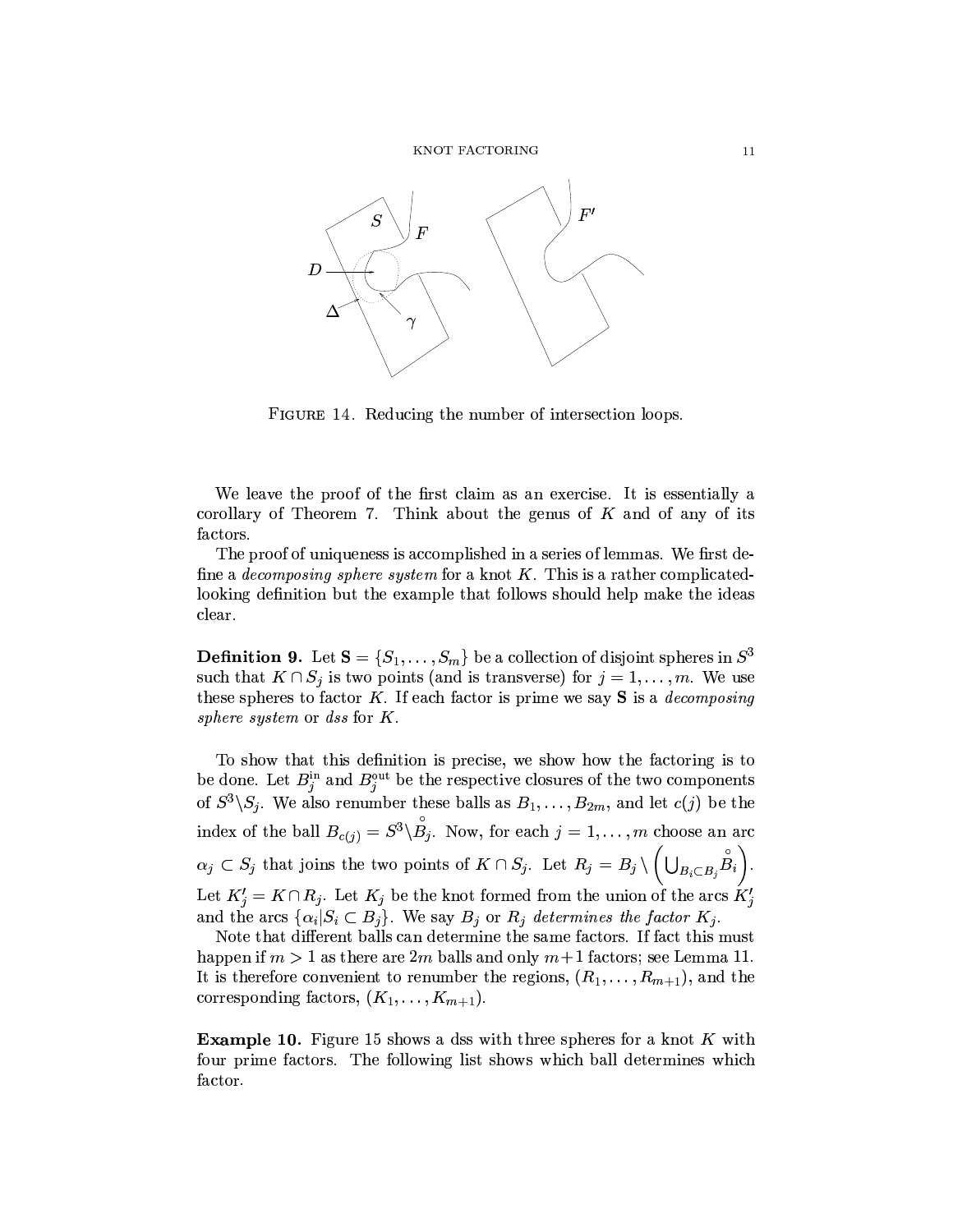$$
B_1^{\text{in}} \longrightarrow R_1 \supset K_1
$$
  
\n
$$
B_2^{\text{in}} \longrightarrow R_2 \supset K_2
$$
  
\n
$$
B_2^{\text{out}} \longrightarrow R_1 \supset K_1
$$
  
\n
$$
B_3^{\text{in}} \longrightarrow R_3 \supset K_3
$$
  
\n
$$
B_3^{\text{out}} \longrightarrow R_4 \supset K_4
$$
  
\n
$$
B_4^{\text{out}} \longrightarrow R_4 \supset K_4
$$

We also give, in Figure 16, a set of spheres that do not form a dss for the knot shown. In fact there are three thing wrong with Figure 16. Find them, and then construct a valid dss.



FIGURE 15. A decomposing sphere system.

**Lemma 11.** Let  $S$  be a dss for  $K$  with  $m$  spheres. Then the factoring has  $m+1$  prime knots:  $K = K_1 \# \cdots \# K_{m+1}$ .

*Proof.* The result is clear for  $m = 0$  and  $m = 1$ . Suppose this is so for all  $n < m$ . Let  $B_l$  be an innermost ball, i.e.,  $B_l$  contains none of the other balls. Replace the arc  $K'_l = K \cap B_l$  with the arc  $\alpha_l \subset S_l = \partial B_l$ , forming a new knot  $\hat{K}$ , i.e.,  $\hat{K} = (K \backslash K_l) \cup \alpha_l$ . By Definition 3 we have  $K = \hat{K} \# K_l$ . Let  $\hat{\mathbf{S}} = \mathbf{S} \setminus \{S_l\}; \hat{\mathbf{S}}$  is a dss for  $\hat{K}$ . By the induction hypothesis,  $\hat{K}$  is decomposed by  $\hat{\mathbf{S}}$  into m factors,  $\hat{K} = \hat{K}_1 \# \cdots \# \hat{K}_m$ . Thus **S** gives the factorization  $K = \hat{K}_1 \# \cdots \# \hat{K}_m \# K_l$ , which has  $m+1$  terms, as required. □

**Definition 12.** Let S and S' be dss's for the knot K. Then  $S \sim S'$  if they determine the same factorizations of  $K$ .

**Lemma 13.** Let  $S = \{S_1, \ldots, S_m\}$  be a dss for K. Let  $B_k$  be an outermost ball within  $B_i$ . Then  $B_{c(j)}$  and  $B_i$  determine the same knot.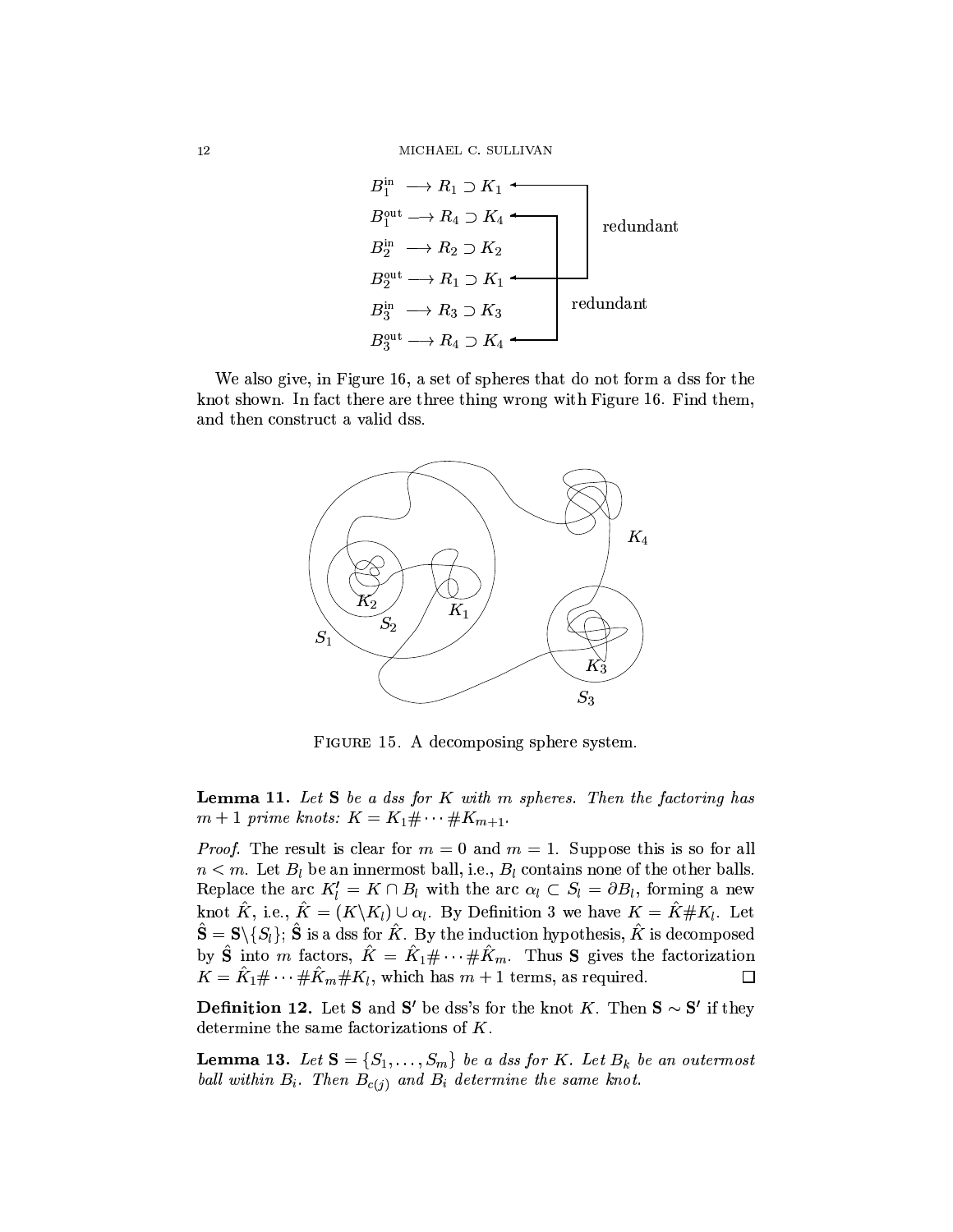

FIGURE 16. Not a valid dss.

We leave the proof to the reader. The point is to show that the associated regions are the same in each case. When we say that  $B_k$  is outermost in  $B_i$ , we mean that there is no other ball  $B_q$  such that  $B_k \subset B_q \subset B_i$ .

The next lemma gives us an operation that allows us to change one dss into an equivalent one.

**Lemma 14** (Switching Move). Let  $S = \{S_1, \ldots, S_m\}$  be a dss for K. Let  $\hat{S}_j$  be another 2-sphere in  $S^3$ , disjoint from each  $S_i \in \mathbf{S}$ , that bounds  $\hat{B}_j$ . Let  $\hat{\mathbf{S}} = (\mathbf{S} \setminus \{S_i\}) \cup \{\hat{S_i}\}\text{. Suppose } B_j \text{ is outermost in } \hat{B_j} \text{ and that } \hat{B_j} \text{ determines }$ the same knot  $K_j$  (relative to  $\hat{S}$ ) as  $B_j$  does (relative to  $S$ ). Then  $\hat{S} \sim S$ .

*Proof.* We suggest that the reader draw the extra sphere,  $\hat{S}_i$ , in Figure 15 and refer to it while reading the proof.

By hypothesis  $B_j$  and  $\hat{B}_j$  determine the same factor  $K_j$ . Hence the region  $\hat{R}_j = \hat{B}_j \setminus \bigcup_{B_i \subset \hat{B}_j} B_i$  determines an unknot. Thus,  $B_{c(j)}$  and  $\hat{B}_{c(j)}$  determine the same factor  $K_{c(i)}$ .

Now let  $i \neq j$  and suppose  $B_i \subset \hat{B}_j$ ; the other case,  $B_i \subset \hat{B}_{c(j)}$ , is similar. If  $B_i$  is not outermost within  $\hat{B}_j$ , i.e., there is a k such that  $B_i \subset B_k \subset \hat{B}_j$ , then both  $B_i$  and  $B_{c(i)}$  determine the same factors,  $K_i$  and  $K_{c(i)}$ , with respect to both systems  $S$  and  $\tilde{S}$ .

If  $B_i$  is outermost in  $B_i$  then  $B_i$  still determines  $K_i$  in both systems. But  $B_{c(i)}$  determines  $K_j$  with respect to  $\hat{S}$ . But Lemma 13 ensures that  $K_{c(i)} = K_{c(i)}$ , which is determined by  $\hat{B}_{c(i)}$ . Thus, the factorizations are the same and so  $S \sim \hat{S}$ .  $\Box$ 

**Lemma 15.** Let S and S' be dss's for K. Let  $B_i$  (or  $B_i'$ ) be innermost with respect to S and S'. Suppose  $S_i \cap \mathbf{S}' = \phi$  (or  $S'_i \cap \mathbf{S} = \phi'$ ). Then  $\mathbf{S} \sim \mathbf{S}'$ .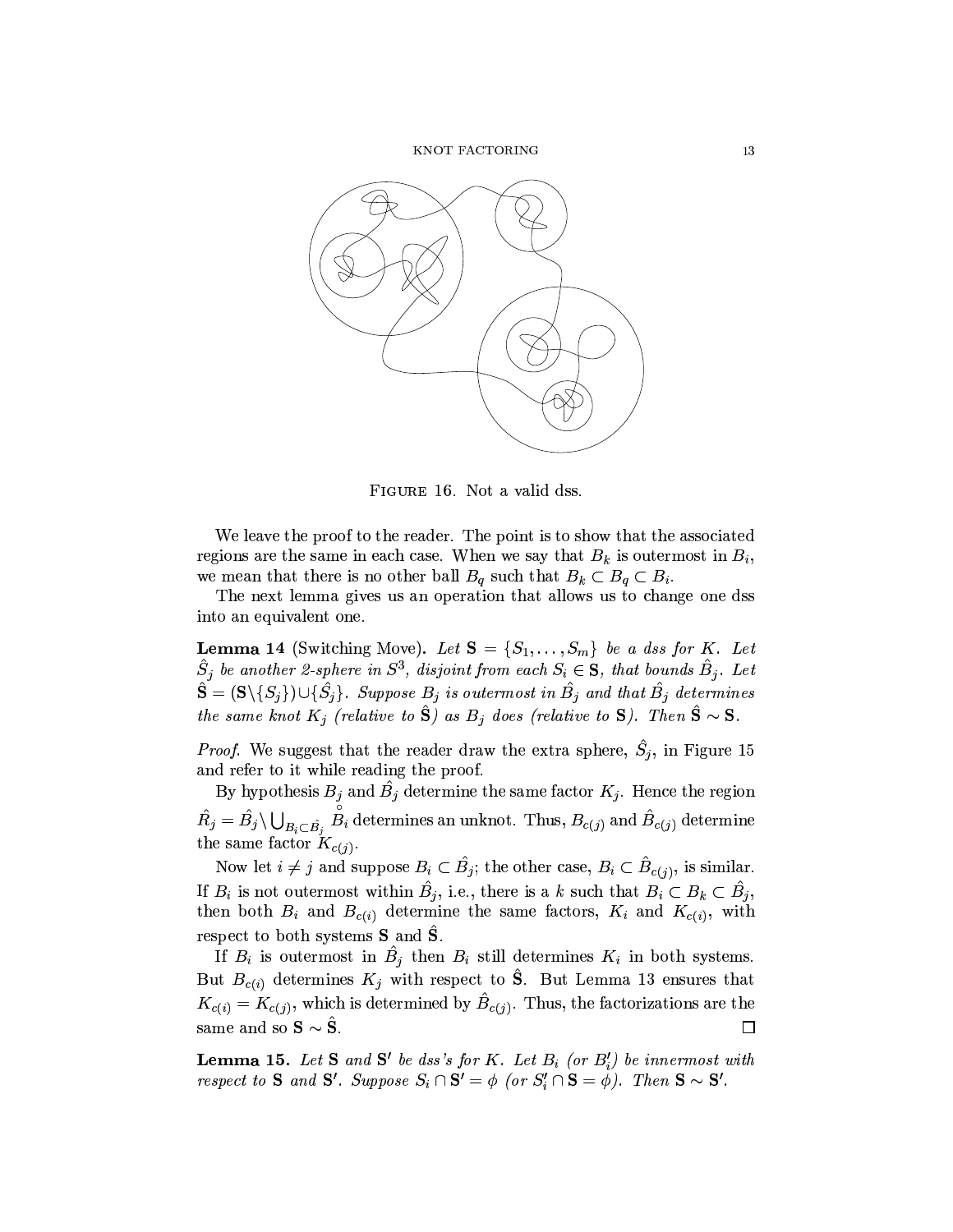*Note.* We abuse notation a bit by regarding  $S$  and  $S'$  both as finite sets of spheres and as the union of the sets of points that form the spheres.

*Proof.* Use induction on  $m + m'$ . The theorem is clear for  $m + m' = 0$ , since then K is prime and  $S = S' = \phi$ . Suppose that  $m + m' = M$  and that the theorem is true for  $m + m' < M$ .

The sphere  $S_i = \partial B_i$  is outermost within some  $S'_j$  with respect to the  $S'$ dss; draw some pictures to see this. In  $S'$ , replace  $S'_{i}$  with  $S_{i}$ , call this  $S''$ . Lemma 14 then implies that  $S'' \sim S'$ .

Let  $\hat{K} = (K \backslash B_i) \cup \alpha_i$ . Then  $K = \hat{K} \# K_i$ . Let  $\hat{S} = S \backslash S_i$ , and  $\hat{S}'' = S'' \backslash S_i$ . These are dss's for  $\hat{K}$ . By the induction hypothesis  $\hat{S} \sim \hat{S}''$ , and thus they give the same factors  $\hat{K} = \hat{K}_1 \# \cdots \# \hat{K}_m$ . Then by Definition 3, **S** and **S''** give  $K = \hat{K}_1 \# \cdots \# \hat{K}_m \# K_i$ . Hence,  $\mathbf{S} \sim \mathbf{S}'' \sim \mathbf{S}'$ .  $\Box$ 

**Theorem 16.** Let S and S' be dss's for K. Then  $S \sim S'$ .

*Proof.* If  $S \cap S'$  has zero components use Lemma 15. Let *n* be the number of components of  $S \cap S'$  and assume the theorem is true if there are fewer components.

Let  $B'_i$  be an innermost ball with respect to **S** and **S'**. Let  $\lambda'$  be an innermost curve of  $S'_i \cap \mathbf{S}$ ; if  $S'_i \cap \mathbf{S} = \phi$  use Lemma 15. Thus there exists a

disk  $D' \subset S'_j$  with  $\partial D' = \lambda'$  and  $D' \cap S = \phi$ .<br>Now  $\lambda' \subset S_i$  for some  $S_i \in S$ . Either  $D'$  is in  $B_i^{\text{in}}$  or  $B_i^{\text{out}}$ , so just write  $D' \subset B_i$ . Because  $\lambda'$  is innermost,  $D' \subset B_i$ , so  $D'$  divides  $B_i$  into two balls,  $B_{i1}$  and  $B_{i2}$ . One of these determines the factor  $K_i$  and the other determines an unknot.



FIGURE 17. Replace  $B_i$  with  $B_{i1}$ .

Without loss of generality, let  $B_{i1}$  determine  $K_i$ . Let  $S^*$  be the boundary sphere of an slightly shrunken copy of  $B_{i1}$  that is transverse to the other spheres. Replace  $S_i$  with  $S^*$  forming  $S^* = (S \setminus S_i) \cup S^*$ . By Lemma 14,  $\mathbf{S}^* \sim \mathbf{S}$ . But  $S^* \cap S'_i$  does not contain  $\lambda'$ , so  $\mathbf{S}^* \cap \mathbf{S}'$  has fewer components.  $\Box$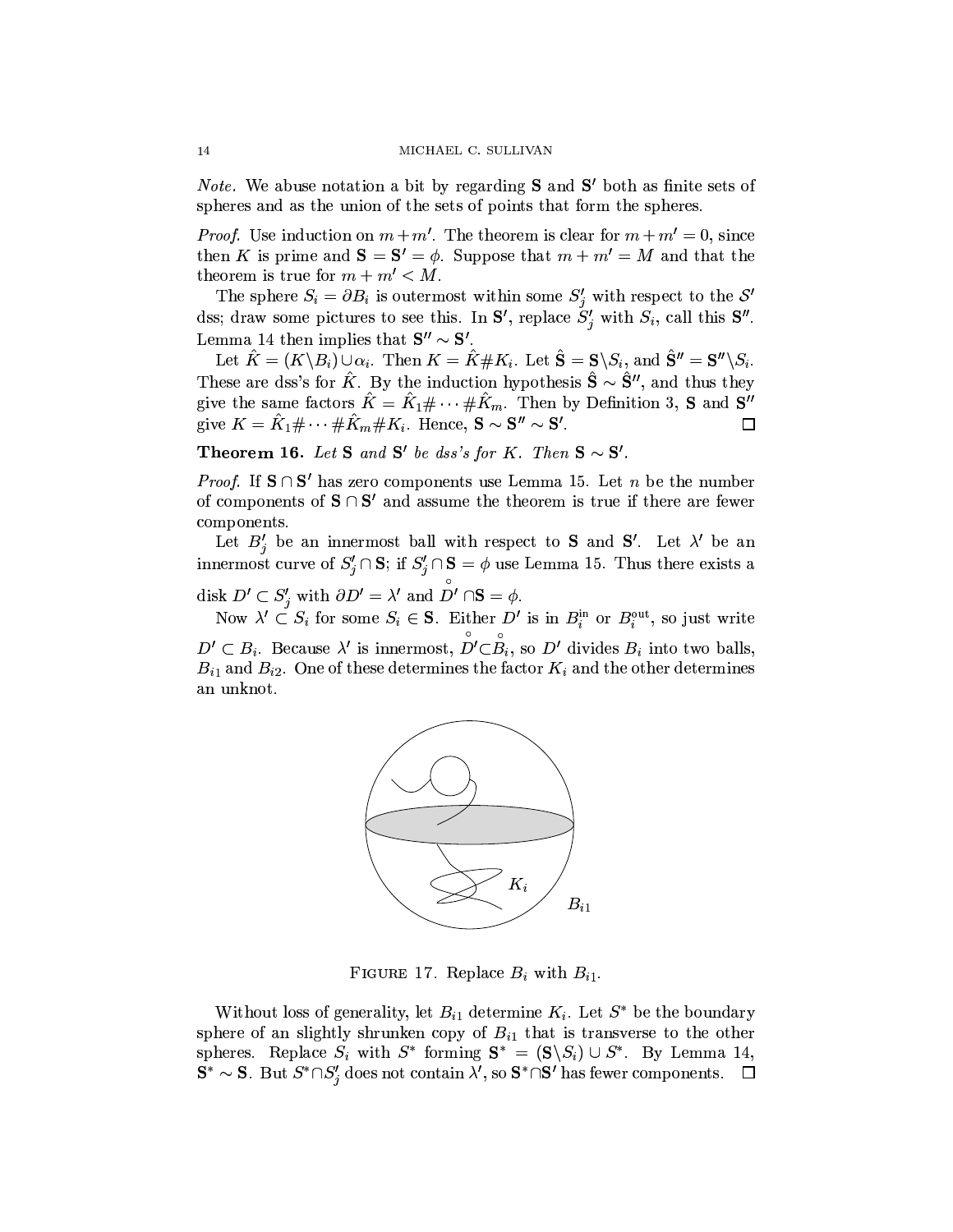## 4. APPLICATION: KNOTS ON TEMPLATES

A template is like a surface with boundary but we allow "branching". That is, sheets can merge together along *branch lines*. Figure 18 shows what is perhaps the simplest example of a template, known as the Lorenz template. A template also has a *flow* on it. The flow on the Lorenz template goes downward from the branch line and then wraps around along the two bands and then comes back in to the branch line again. The flow of a template contains closed orbits, which may be regarded as knots. We sometimes abuse notation and use the name of a template to denote the set of knot types on it. For more on template theory see [10].



FIGURE 18. The Lorenz template with trefoil orbit.

The study of templates grew out of a desire to understand flows associated with the solutions of differential equations in three dimensions. The Lorenz template was proposed as a model of the Lorenz system of differential equations. It is conjectured that every knotted closed orbit in the Lorenz system is contained on the Lorenz template. Thus, it is natural to ask just what knots appear on the Lorenz template. In 1983 Williams showed that the Lorenz knots (i.e., knots on the Lorenz template) are prime. Earlier, Birman and Williams [3] conjectured that for any template  $\mathcal T$  there is an upper bound on the number of prime factors for closed orbits in  $\mathcal T$ . For the Lorenz template the bound is one. They proposed this bound as a measure of the complexity of the system being modeled.

We call a template *Lorenz-like* if it has two bands, which may have twists in them. We denote by  $\mathcal{L}(m,n)$  the template with m half twists in the left band and  $n$  half twists in the right band; see Figure 19. Thus the Lorenz template is  $\mathcal{L}(0,0)$ , which at times we denote by  $\mathcal{L}$ . The Lorenz-like templates model other differential equations. What can we say about the prime factors of Lorenz-like knots?

Williams showed in [18] for  $n \geq 0$  that  $\mathcal{L}(0,n)$  has only prime knots. However, he found an example of a composite knot on  $\mathcal{L}(0,-1)$ , which is shown in Figure 20. As a graduate student working under Williams, I studied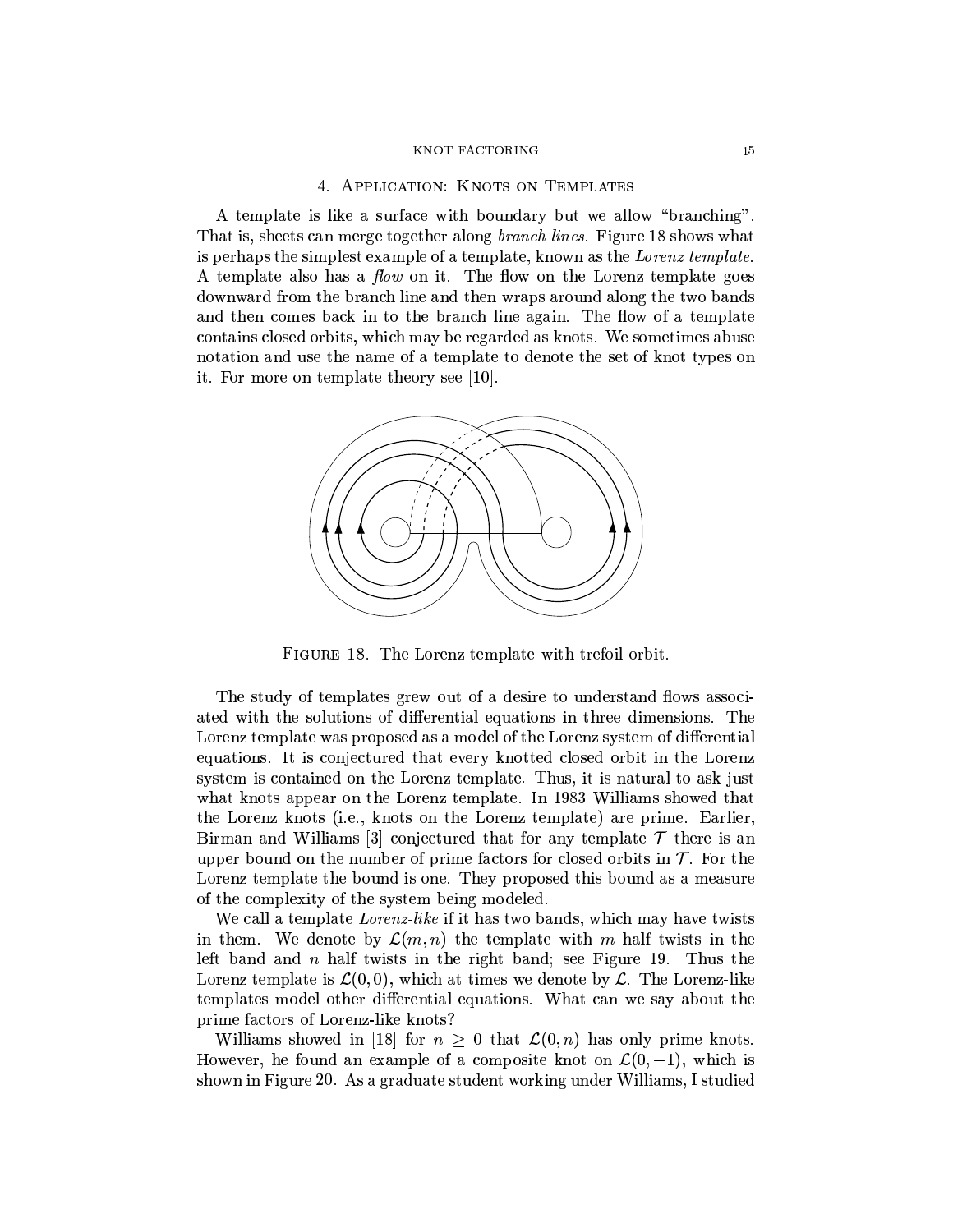

FIGURE 19. Lorenz-like templates.

 $\mathcal{L}(0,-2)$  for a time. At one point I was sure I had a proof that all its knots are prime. But no, I eventually found that it, too, had composite knots. One is shown in Figure 21; it is the connected sum of two trefoils [14].



FIGURE 20. A composite knot on  $\mathcal{L}(0, -1)$ .



FIGURE 21. A composite knot on  $\mathcal{L}(0, -2)$ .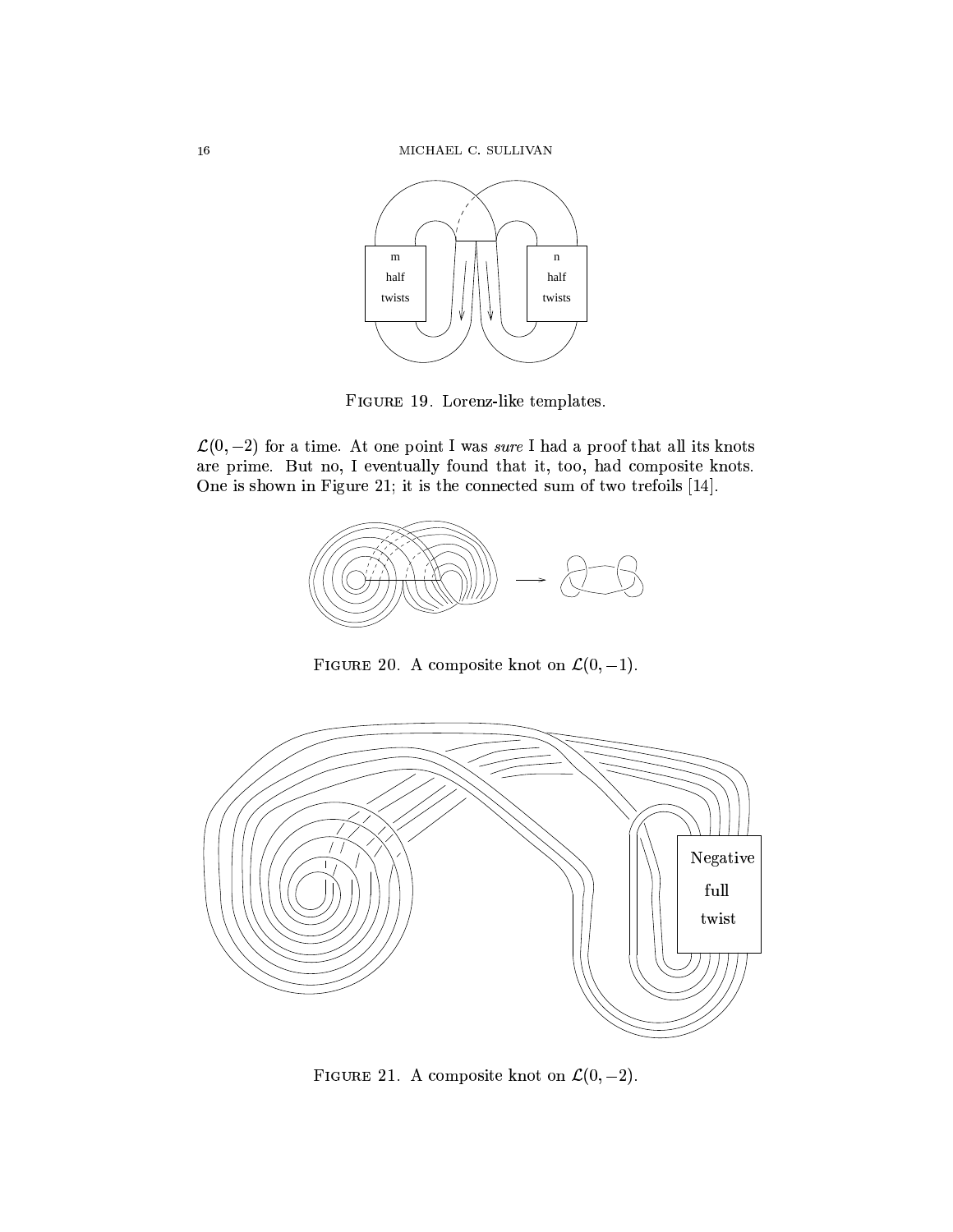We now show that for all  $n < 0$  the templates  $\mathcal{L}(0, n)$  contain composite knots [14]. The proof of the next lemma is given in Figure 22. The boxes mean, "insert the indicated number of half twists."

**Lemma 17.** As sets of knots,  $\mathcal{L}(0,n) \subset \mathcal{L}(0,n-2)$ .



FIGURE 22. Proof!

**Theorem 18.** For  $n < 0$ , the template  $\mathcal{L}(0, n)$  has composite knots.

Proof. Use Lemma 17 and the examples of Figures 20 and 21.

 $\Box$ 

**Problem 2.** Show that  $\mathcal{L}(0,-4) \subset \mathcal{L}(0,-1)$ . Hint: cut  $\mathcal{L}(0,-1)$  along the closed orbit that makes just one trip around on the twisted branch. This gives a new template, which contains the same knots as  $\mathcal{L}(0,-1)$ . (The linking of the new boundary orbit with the other orbits is different, but the knots are unchanged.) Now, show that  $\mathcal{L}(0, -4)$  fits inside the "surgeried"  $\mathcal{L}(0,-1)$ ; see [14]. [Remark: My 7th grade math teacher showed us what happens when you cut a Möbius band down the middle. This problem shows that you actually do use what you learn in school!]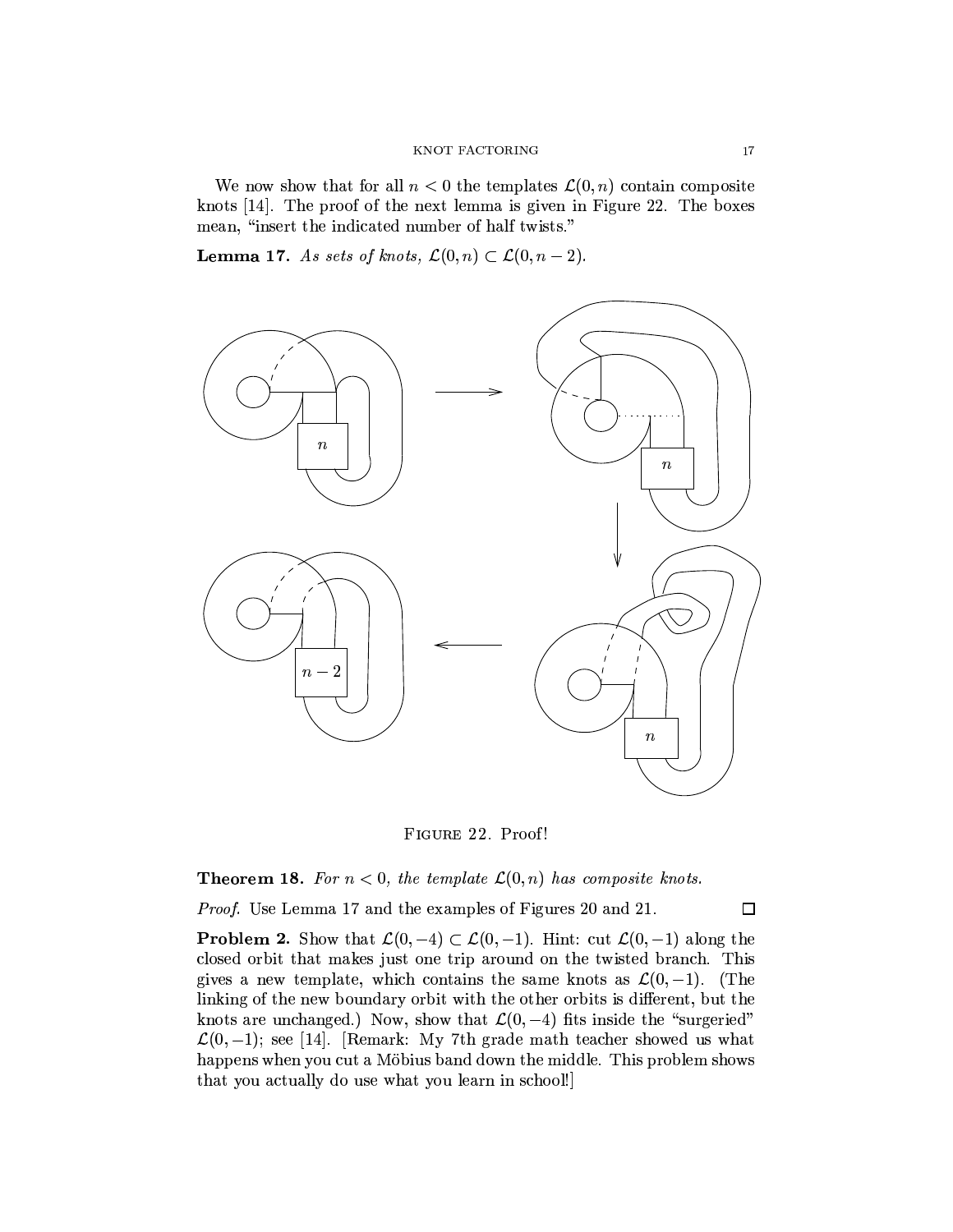It is now natural to ask if we can find a bound on the number of prime factors of knots on the templates  $\mathcal{L}(0, n)$  for negative n. Thus far all our examples have had just two prime factors. Before answering, we state a theorem of this type but for a different template,  $H$ , shown in Figure 23a.

**Theorem 19.** The knots in the template H have at most two prime factors.

The proof is in  $[16]$ . There is some evidence for the following.

**Conjecture 20.** For m and n both greater than zero  $\mathcal{L}(m,n)$  has at most two prime factors.

On the other hand, if we switch the crossings of one of the loops in  $H$ , producing the template  $\mathcal U$  in Figure 23b, we get a very different result, see  $\vert 15 \vert$ .

**Theorem 21.** For every  $n > 0$  there is a knot on the template U with n *prime factors.* 

Rob Ghrist was able to push this result considerably further [9].

**Theorem 22.** The template U contains all knots and all links!



FIGURE 23. The templates  $H$  and  $U$ .

A template is *universal* if it contains all knots and all links; there are, however, no known examples of templates that contain all knots that do not contain all links. It is shown in [16] that  $\mathcal{U} \subset \mathcal{L}(0,-2)$ . Thus, for  $n < 0$  it is easy to show that the  $\mathcal{L}(0,n)$  templates are universal. Just apply Problem 2 and Lemma 17.

We have seen that the Birman-Williams conjecture has failed. However, the purpose behind making a conjecture is not to show that mathematicians have crystal balls, but to stimulate research. In this sense the Birman-Williams conjecture has succeeded.

There is a common feature in the examples where the Birman-Williams conjecture holds. In each case, all the crossings on the template are of the same type. Crossings of an oriented knot (or link) come in two types, lefthanded (or positive) and right-handed (or negative). In Figure 24 if you point your left thumb in the direction of the over crossing arc of the left

18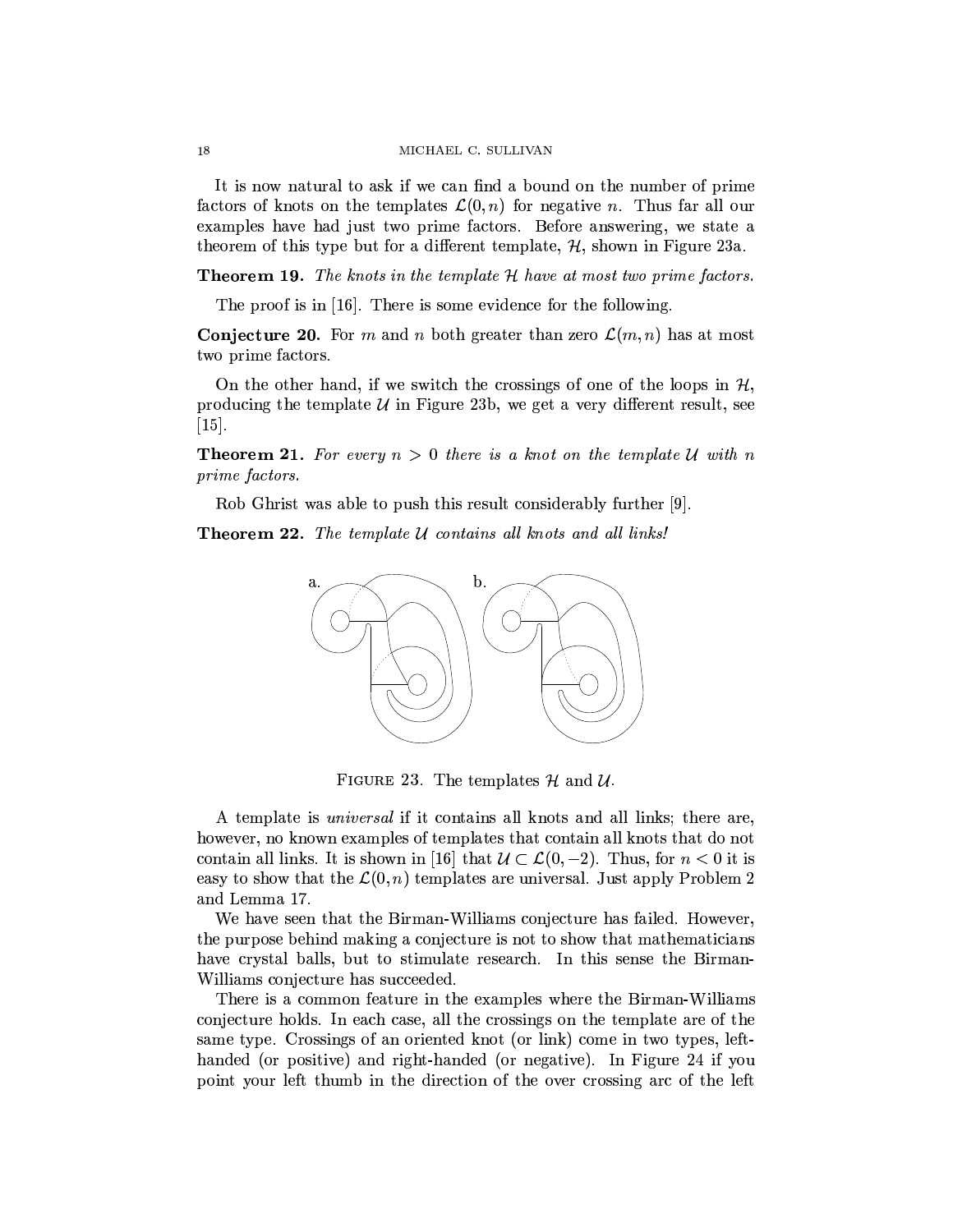crossing with the palm of hand down facing the page, your fingers, if you curl them under your palm, point in the direction of the under-crossing arc. For the crossing on the right, you can do this with your right hand. No matter how it is rotated or even flipped over, the handedness of a crossing is the same. Thus, crossings are either left-handed or right-handed.



FIGURE 24. Crossing types.

In all of the templates we examined, where there is a bound on the number of prime factors, all of the crossings are of the same type. We call such templates *positive templates*, though it would make more sense to call them *uniform templates.* None of the universal templates are positive. And, every template where a bound on the number of prime factors has been established is positive. Perhaps, this is just a coincidence. However, in Williams' proof that Lorenz knots are prime, the positivity of the templates is used, though not explicitly. In trying to construct a proof of Theorem 19, one of the more important revelations came when I saw that Williams really was, perhaps unknowingly, using the positiveness of the templates. These observations form the basis for the following conjecture.

**Conjecture 23.** Let  $\mathcal T$  be a *positive template*, meaning that all the crossings of the orbits are the same type. Then there is an integer  $n$  such all the knots on  $\mathcal T$  have n or fewer prime factors.

## 5. FACTORING POSITIVE BRAIDS

A *braid presentation* is a knot diagram in which any arc in the knot goes counter-clockwise with respect to a common central point called the braid *axis*; Figure 25 gives two examples. It has long been known that every knot has a braid presentation that is easy to construct; see [4]. If a knot k has a braid presentation in which all of the crossings are of the same type, then we say that k is a *positive braid*. Peter Cromwell has developed a simple method for factoring positive braids [6], which we now describe.

Note: There exist knots with diagrams with all positive crossings but for which any braid presentation has mixed crossings. In fact, there is an example of such a knot with just five crossings. The problem of proving that a knot cannot be presented as a positive braid is nontrivial; see [17].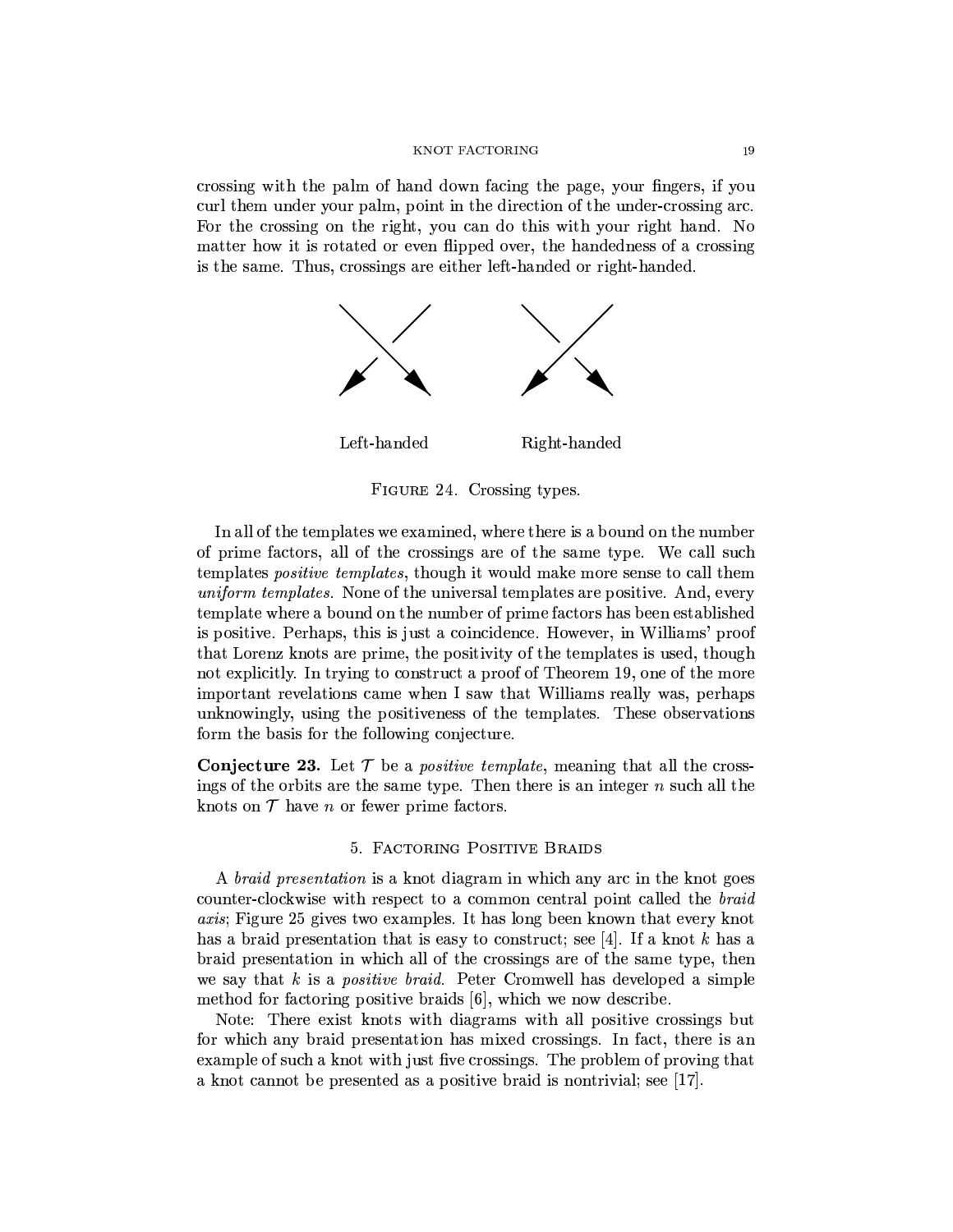

FIGURE 25. Two braided knots.

Every braid can be described by a *braid word* as follows. If the braid has *n* strands, number the gaps between them  $1, \ldots, n-1$ . Now follow the braid counter-clockwise around the braid axis and list the number of the gap in which each crossing occurs. But, if the crossing is negative put a bar over the number. Thus, the braid word of the braid in Figure 25a is 111 while that of the braid in Figure 25b is 1212.

Cromwell's procedure goes as follows. Assuming we have a positive braid diagram, write down its word. If every number appears more than once then the knot is prime. If a number appears only once, delete that crossing and thus factor the knot. It is easy to detect if a positive braid is the unknot. (Figure out a clear criterion for this.) If a factor is trivial throw it away; if both are trivial the original braid was the unknot. We repeat the procedure with each nontrivial factor until we have only prime factors left.

**Problem 3.** Show that Cromwell's produce can fail for braids with mixed crossing types.

Problem 4. Use Cromwell's procedure to give an easy proof of Williams' theorem that Lorenz knots are prime.

## **REFERENCES**

[1] C. C. Adams, The knot book: an elementary introduction to the mathematical theory of knots, W.H. Freeman, New York, 1994.